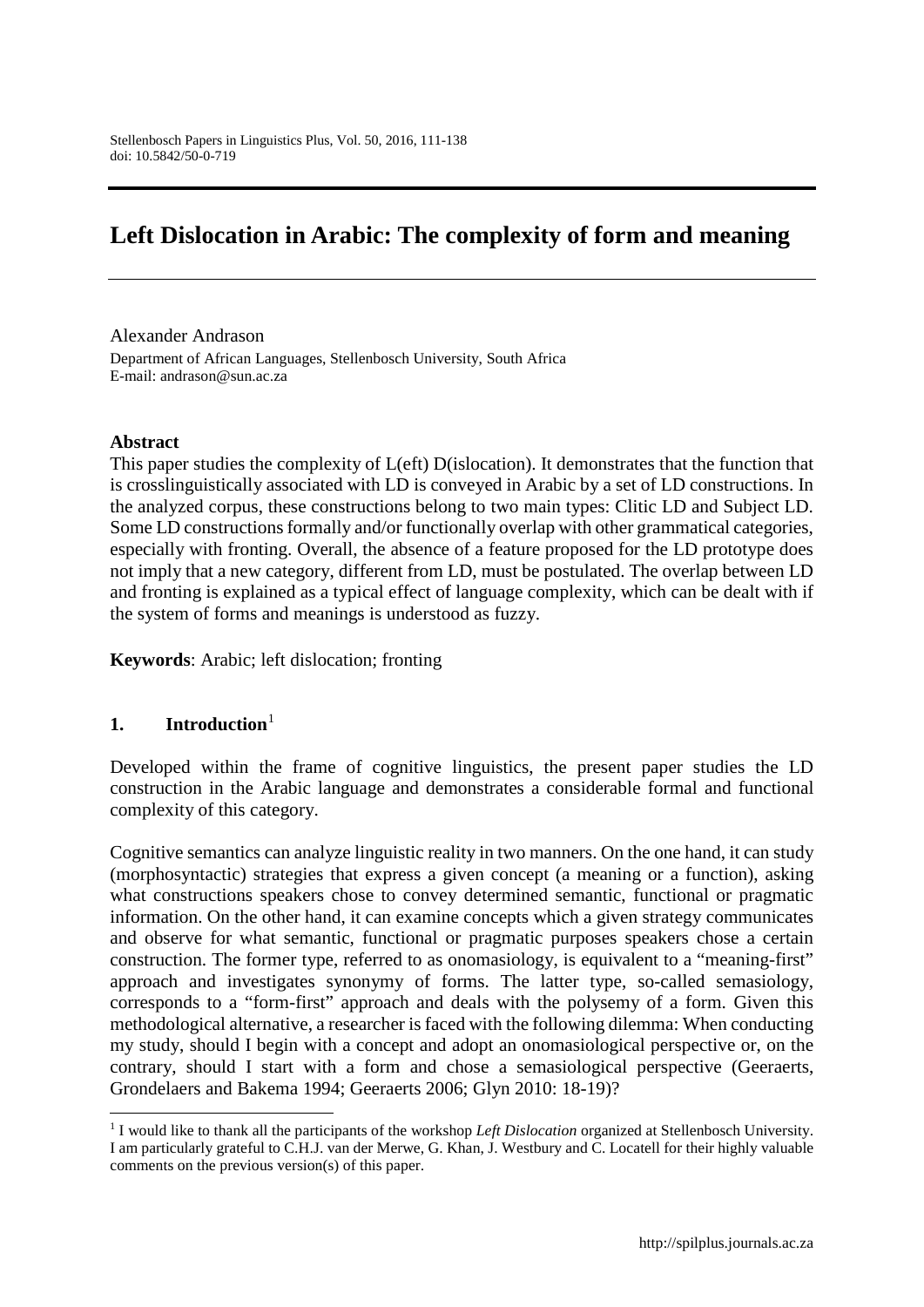According to linguistic typology – a field that is closely related to cognitive linguistics – "the ultimate solution" is a semantic one (Croft 2003: 13). At the beginning, one adopts an onomasiological attitude and determines the semantic, functional or pragmatic feature that is to be studied, i.e. a piece of information or a type of situation in Croft's terminology. Next, strategies that express that feature and/or are compatible with the posited situation are examined. Only after that, one engages in a semasiological analysis and establishes relations existing between different strategies discovered previously (Croft 2003: 14). This methodological algorithm ensures a less biased perspective. If the research was conducted in the opposite direction, structural criteria could significantly distort the results. That is, as one would *a priori* exclude types that fail to comply with the formal conditions, linguistic reality would be misrepresented (Croft 2003: 13).

Although the onomasiology-semasiology distinction is important to construct one's argument and/or to follow analyses proposed by others, and although the "meaning-first" and "form-first" approaches can be viewed as methodologically separated whereby the former should theoretically precede the latter, in realistic cases, the division between the two methods is artificial, the line that separates them fuzzy, and their sequentiality problematic (Glyn 2010: 19; Newman 2010). This stems from the fact that form and meaning are always and deeply related, to the degree that (some) meanings become relevant if they are structurally identifiable and that (some) forms are iconic, being called upon by the information they encapsulate.

On the one hand, the fact that a language has a form associated with certain information implies that speakers are aware of the meaning conveyed by that form – the information is relevant to speakers and to the language in question. In other words, the use of a form as an overt and explicit expression of a semantic, a functional and/or a pragmatic feature renders that feature evident and relevant to speakers. On the other hand, semantic, functional and/or pragmatic features can be grammatically encoded in an iconic or cognitively motivated manner. That is, irrespective of their idiosyncrasy, languages may use similar devices to express a determined piece of information, because there is a cognitive link between the information to be conveyed (meaning or function) and the grammatical means that may express it (form). In various cases, this connection is universal, being conditioned by shared cognitive abilities, for instance by embodiment or physical constraints such as the linearity of speech. As a result, a form that is an iconic or cognitively motivated expression of a certain meaning or function can be used to test the accessibility to that meaning or function across languages. In this way, the "form-first" approach can be employed as a primary analysis without rejecting a typological and meaningoriented attitude. Iconic forms are "good candidates" for the analysis of certain meanings because we perceive our reality (constructed of meanings, concepts and functions) through the lenses of linguistic forms.

All of this implies that even though a linguist must decide where (s)he begins his or her study – i.e. whether a form or a meaning will constitute the first step of a scientific endeavor – form and meaning cannot be alienated from each other. Their relational character must be retained. What is more, in the realistic universe – the one we live in and not the one that is abstractly postulated on a scientist's desk – this relationship is deeply intricate to the degree that neither of the two is given first and/or precedes the other. Form and meaning occur simultaneously and are connected in a feedback loop manner, influencing and being influenced by each other. This intricacy stems from the extreme complexity of language (Mufwene 2013; Munné 2013; Bastardas-Boada 2013) and reflects the well-known property of science acknowledged by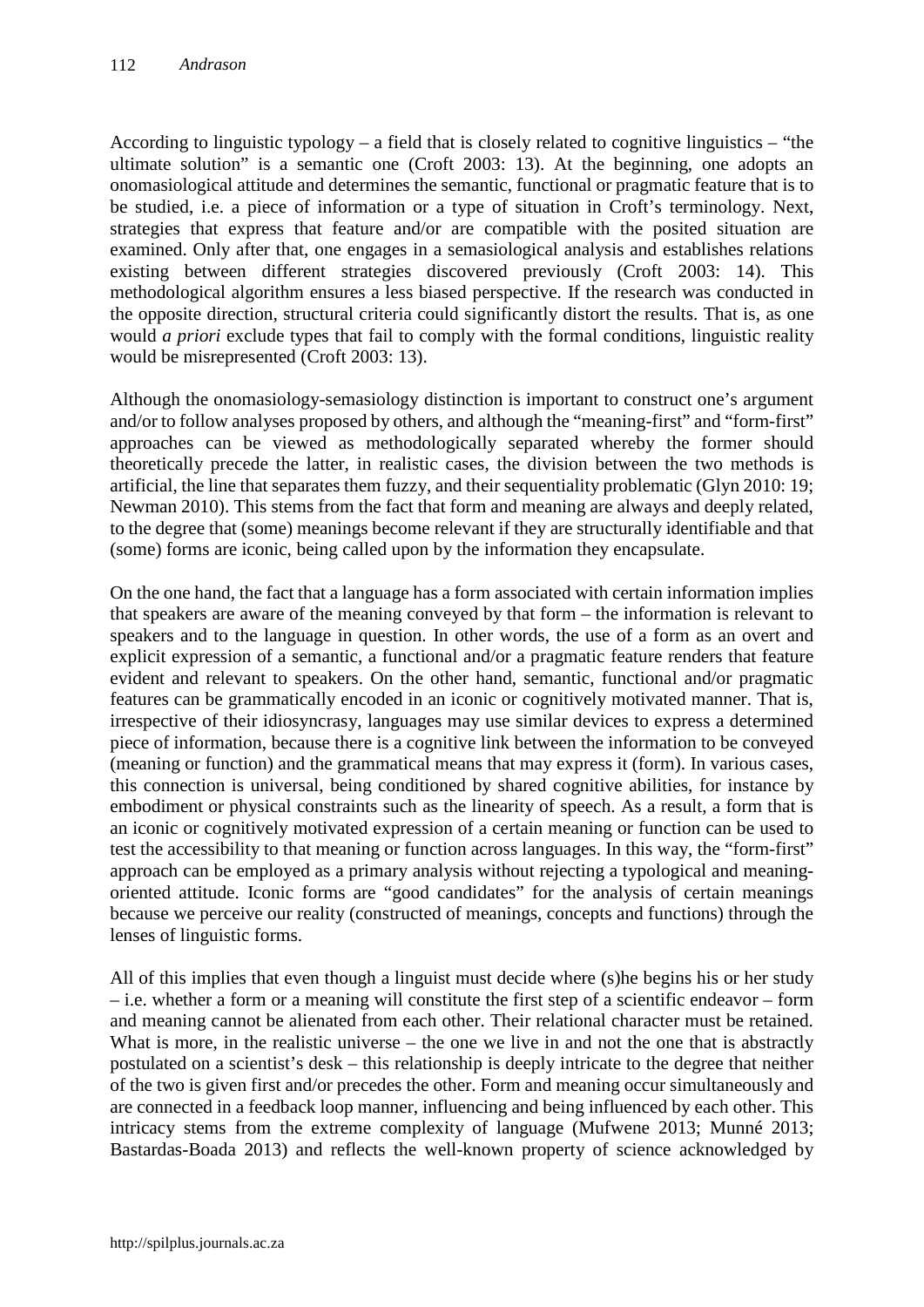complex-system theory – there is no experiment that is not theory laden and there is no observation without the observer (Hooker 2011; Andrason 2016a). [2](#page-2-0)

This intricacy of form and meaning is reflected in the research strategy adopted for this study. The topic of the present workshop was initially semasiological and concerned L(eft) D(islocation), i.e. a particular grammatical form, be it ideal (a linguistic prototype) or realistic (as attested in a language). Responding to Croft's "meaning-first" program, this article adopts an onomasiological attitude. That is, it investigates how the complex function of (re)activating a referent and indicating its role (pragmatic and syntactic) in a single proposition, crosslinguistically associated with LD, is conveyed in the Arabic language. This onomasiological attitude is, nevertheless, deliberately altered by, once more, the "form-first" method, as the basis of analysis are Arabic translations of the underlying LD constructions (and thus, forms) in Biblical Hebrew.

In order to demonstrate the complexity of the LD construction in Arabic and propose a possible solution with which this complexity can be dealt, the paper will be organized in the following manner. In section 2, the crosslinguistic prototype of LD (both formal and functional) will be presented. In section 3, I will familiarize the reader with main types of LD constructions in Arabic as described in scholarship. In section 4, I will introduce the evidence – the manners in which Arabic translations render the underlying LD construction of the Hebrew Bible. Section 5 will discuss this evidence. In particular, main mapping tendencies between Arabic and Hebrew will be determined and relationships between Arabic LD constructions and other forms of that languages will be noted. At the end of this section, a possible solution to this complex relational network will proposed. Lastly, in section 6, main conclusions will be drawn and lines of future research designed.

### **2. The LD form and the [R+I] function**

 $\overline{a}$ 

LD is a grammatical construction that is regularly employed to mitigate a complex cognitive function, namely to first (re)activate a referent characterized by a low degree of accessibility and next to interpret or identify this referent's role in the proposition, be it pragmatic (e.g. topic or focus) or syntactic (e.g. subject, direct object or indirect object; Westbury 2014: 201–202, 214, 340; see Chapter 2). I will refer to this composite task as the [R+I] function.

The [R+I] function can, in general, be regarded as a type of message that is highly common in our lives and relates to many daily activities: we (re)introduce a referent that is not easily accessible (metaphorically, we (re)kindle it in our processing memory), and once it is (re)activated, we provide the details of its behavior. Although it is characteristic of various forms of human communication, it is particularly common in language, the principal and the most effective communicative technique adopted by humans.

In cases where the  $[R+I]$  function appears in a language, it receives a specific shape – a grammatical form. One of possible grammatical contexts in which the [R+I] function may be expressed pertains cases where it is communicated within a single proposition. Although the [R+I] function, restricted to a mono-propositional environment, can possibly be conveyed in a variety of ways, one manner seems to be the most pervasive. According to Westbury (2014),

<span id="page-2-0"></span><sup>&</sup>lt;sup>2</sup> I draw a comparison between theory/observer and experiment/observation as the former can be viewed as form that contain, receive or communicate the content of the latter.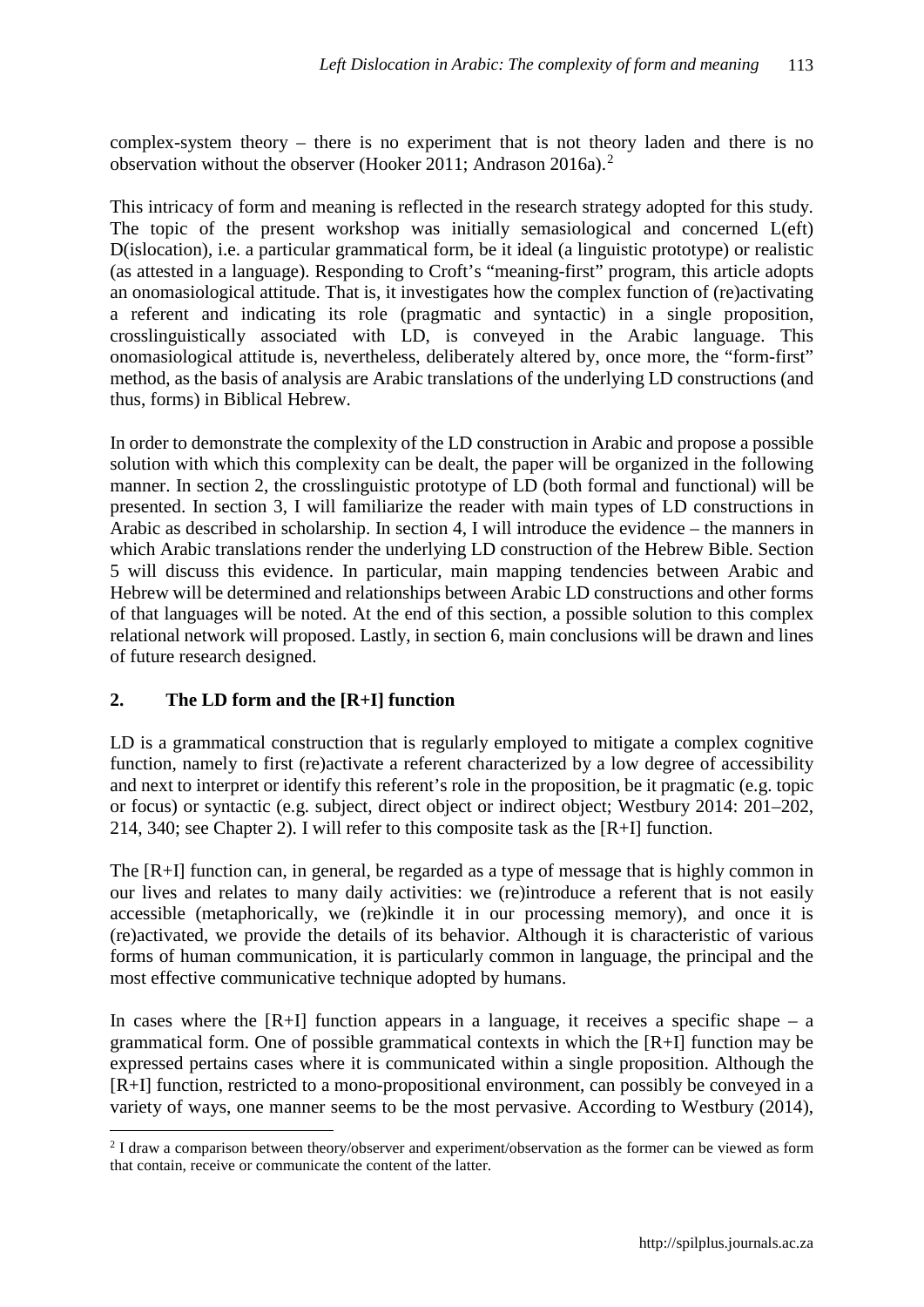LD is the most prototypical manner of expressing the [R+I] function in a single proposition when the referent is identifiable but only minimally accessible.

Building on typological studies, Westbury (2014: 138–139) convincingly argues that the prototype of this form exhibits the following properties: the dislocate (X), i.e. the element that stands for a (re)activated referent, is external to (or detached from) the matrix clause  $(M)$ ;<sup>[3](#page-3-0)</sup> the dislocate is encoded by a N(ominal) P(hrase), possibly used in an absolute (unmarked) form (*casus pendens*); the dislocate is co-indexed (i) with an element that is overtly expressed in the matrix clause; this element – be it an argument (e.g. subject or object) or an adjunct – specifies the dislocate's role in the proposition; the co-indexed element is a pronominal (P) and possesses a total identity link (Pi) with the dislocate; the dislocate exhibits a special intonation.

The fact that the [R+I] function restricted to a single proposition is usually expressed by a LD construction exhibiting properties outlined above – and thus that the proposed LD prototype is pervasive crosslinguistically – is not surprising. This commonness stems from that construction's iconicity. That is, the structure of the LD prototype constitutes an iconic response to the syntactic-pragmatic needs and/or to the type of information that needs to be conveyed. For example, the task of (re)activating a referent is achieved by detaching it linearly (i.e. by placing it at the beginning of the sentence), grammatically (i.e. by employing a "neutral" uninflected or absolute form such as *casus pendens*) [4](#page-3-1) and phonologically (i.e. by using a pause or particular intonation) from the matrix clause. The task of interpreting the referent's role is attained by overtly employing it in the matrix clause. This means that the dislocate is repeated in the matrix where its pragmatic and syntactic functions are specified. Consequently, the discourse-active item located in the left periphery is necessarily co-indexed with an element of the matrix clause. Although one may repeat the (re)activated referent in the matrix clause, languages avoid such redundancy. Rather, the co-indexation is achieved by means of pronouns, which are exemplary tools to refer to discourse active referents. Thus, once an element is (re)activated, there is no need to reproduce it entirely; rather, by economy, a pronoun referring back to the dislocate is used.

Despite that the LD prototype is an iconic and crosslinguistically pervasive expression of the [R+I] function (if it is conveyed in a single proposition), reality is far more complex. Realistic constructions can comply – but do not need to – with all the features postulated for the prototype. In languages and even in a single language, there are constructions expressing some type of the [R+I] function that not only closely approximate the postulated prototype but also that are less similar to it, matching uniquely some of the requisites (Westbury 2014). This stems from the fact that a function or a meaning is regularly expressed by a gamut of constructions. Even though some constructions may fully comply with the idealized prototype, others approximate it to a certain degree. Grammatical category, including LD, are radial categories whose members are related via family resemblance. Polysemy of forms and their partial semantic, functional and/or pragmatic overlap constitute a norm across languages (Cuykens and Zawada 2001a, 2001b; Croft and Cruse 2004; Evans and Green 2006; Bybee 2010; Falkum and Vicente 2015; Janda 2015).

<u>.</u>

<span id="page-3-0"></span><sup>&</sup>lt;sup>3</sup> In further section of this paper, the symbol M will refer to the matrix verb (i.e. the verb in the matrix clause).

<span id="page-3-1"></span><sup>&</sup>lt;sup>4</sup> As the (re)activated referent is detached (i.e. dislocated from the matrix), it appears in a type of grammatical "void", being grammatically unspecified. This explains the use of an unmarked form such as nominative, absolute or *casus pendens*.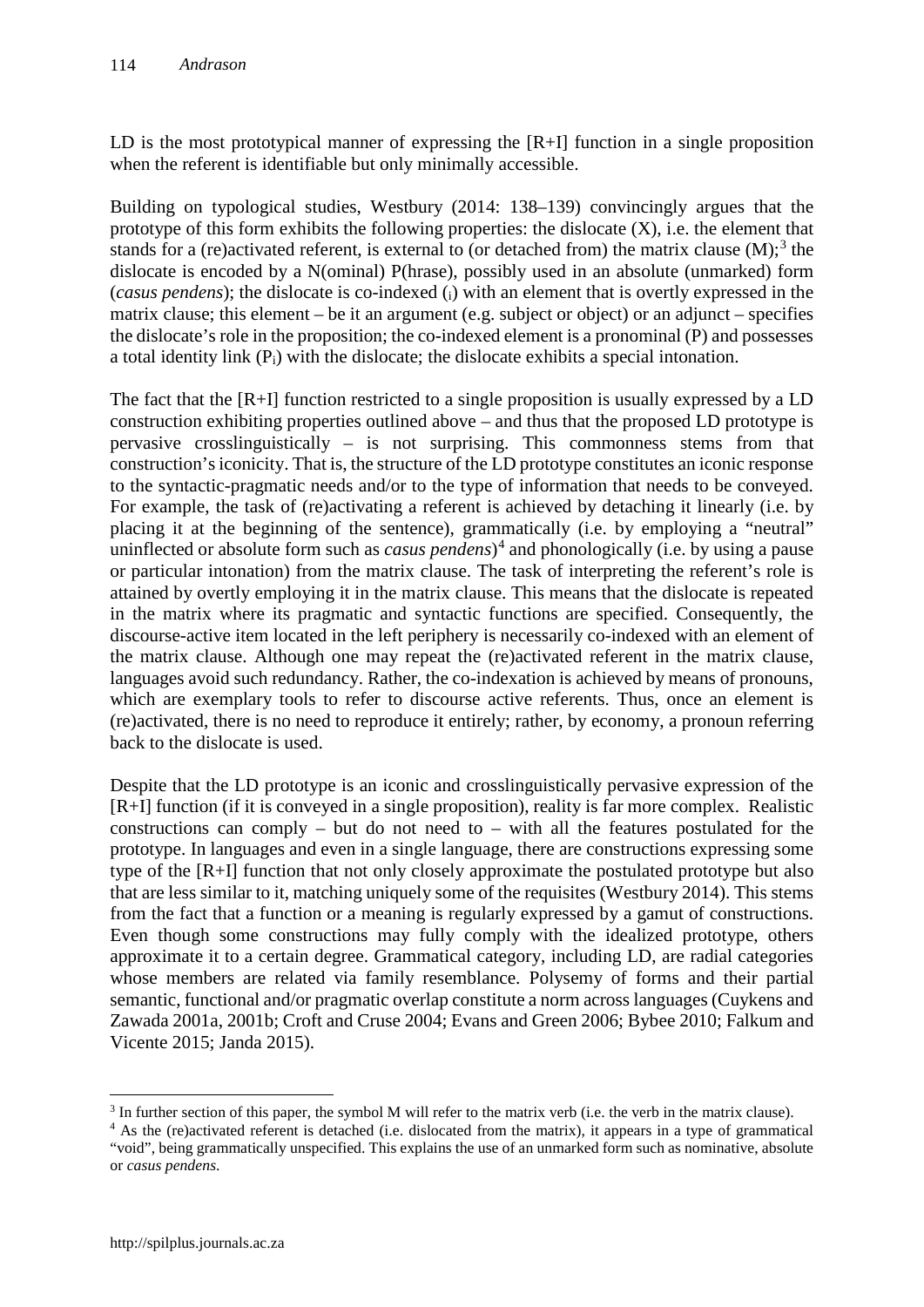In the following section, I will describe a class of constructions that have been referred to as LD in Arabic scholarship. Although, arguably, all of them are compatible with the  $[R+I]$ function and have been defined as more or less close instantiation of the LD prototype, they exhibit structural and functional dissimilarities that either approximate them to that prototype or, inversely, distance them from it.

### **3. LD in Standard Arabic**

Three main types of LD have been distinguished in Standard Arabic. Two of them, namely, the Clitic LD (cf. section 3.1) and the Nominal LD (cf. section 3.3) approximate the LD prototype to a great extent (Aoun and Benmamoun 1998; Aoun, Benmaoun and Choueiri 2010: 191–201, 208–209; Abdel-Razaq 2011: 41, 50–56, 65–68, 2015; see also Khan 1988: 3–27). The remaining one, the Subject LD does so only to a certain degree (cf. section 3.2; Abdel-Razaq 2011: 45–50). Additionally, there are constructions where the dislocate is marked by a particle. The use of such particles has significant bearing on the relationship of these constructions to the LD prototype (cf. Khan 1988:  $5-7$  $5-7$ ; section 3.4).<sup>5</sup>

Traditionally, constructions that in Arabic are labelled as LD are viewed as bi-member topiccomment constructions (Abdel-Razaq 2011: 41, 2015; see also Farghal 1986; Plunkett 1993; Fassi-Fehri 1993; Soltan 2007). They consist of a dislocate (*al-mubtada*) that introduces the referent (be it activated or reactivated) and a matrix predication (*al-khabar*) which contains the comment and interprets the pragmatic and syntactic role of the dislocate in the preposition. Thus, even though formulated in different terms by structuralist and generative scholars, the prototypical information conveyed by all LD constructions in Arabic is comparable with the [R+I] function. As explained previously, this function is exemplary of the LD prototype (Westbury 2014). [6](#page-4-1)

### **3.1 Clitic LD**

**.** 

C(litic) LD is the type of LD that has received the most attention in Arabic, possibly because it approximates the LD prototype to the highest degree (Moutaouakil 1989; Aoun and Benmamoun 1998; Lambrecht 2001: 1063; Alexopoulo, Doron and Heycock 2004: 672; Peled 2009; Aoun, Benmaoun and Choueiri 2010; Abdel-Razaq 2011: 40–45, 2015; Edzard 2013). This construction is illustrated by examples (1.a-f) below. According to modern literature, CLD exhibits the following properties. The dislocate regularly surfaces as a noun phrase that is placed in the left periphery (i.e. at the beginning of the sentence) and (re)activates a referent.<sup>[7](#page-4-2)</sup> The matrix clause that follows constitutes the comment that specifies the pragmatic and syntactic role of the dislocate. The dislocate is typically co-indexed with a weak pronominal element, the so-called resumptive or clitic pronoun, found in the matrix clause (cf. 1.a; Alexopoulo, Doron and Heycock 2004: 672; Aoun, Benmaoun and Choueiri 2010: 191; Abdel-

<span id="page-4-0"></span><sup>5</sup> All these types of LD have been regarded as variants of a broader set of left extraposition by Kahn (1988).

<span id="page-4-1"></span><sup>6</sup> According to Kahn (1988: 31), one of the main functions of LD and extraposed constructions (including SLD) is "to act as a syntactic marker of the boundaries of discourse span". This is compatible with Westbury's view as the marking of boundaries is a regular discursive effect of the pragmatic function of LD (i.e. the [R+I] function; personal correspondence with J. Westbury, September 2015). Kahn's position is further compatible with the theory formulated by Westbury (2014) since in Arabic, the extraposed element is assumed to be familiar to the speaker/writer, being present in his or her long-term memory (Kahn 1988: 51–54).

<span id="page-4-2"></span><sup>&</sup>lt;sup>7</sup> The noun phrase can include full nominals, demonstrative, personal, interrogative and relative pronouns (cf. Kahn 1988: 3–18; regarding the categorial nature of the dislocate, see further below in this paragraph).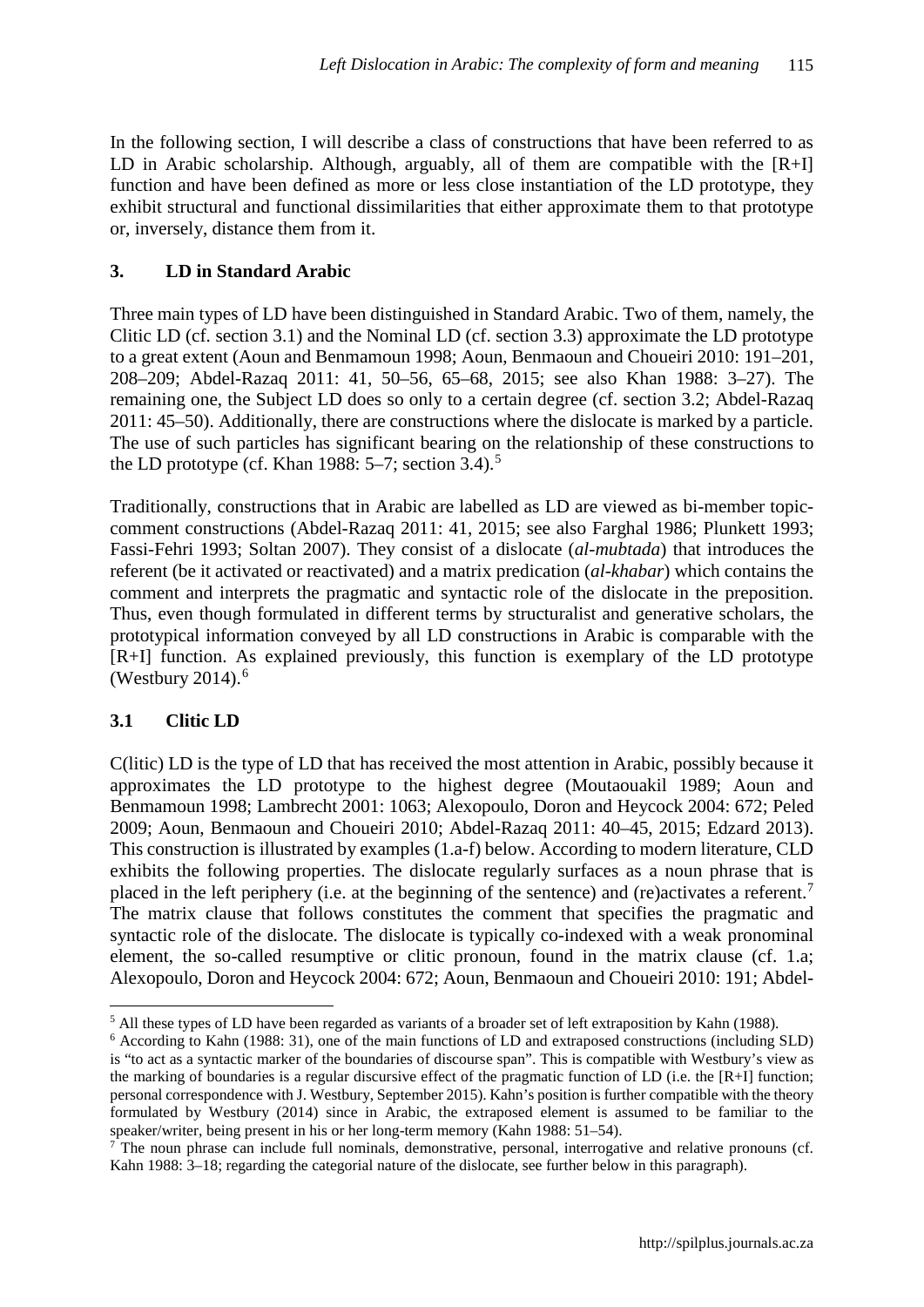Razaq 2011: 42; Edzard 2013: 175). [8](#page-5-0) The dislocate generally appears in *casus pendens* or nominative (cf.  $1.a$ )<sup>[9](#page-5-1)</sup> and, being located outside the matrix clause, usually precedes the elements of the complementizer phrase  $(1.b)^{10}$  $(1.b)^{10}$  $(1.b)^{10}$  In Standard Arabic, there may be more than one dislocated NP (1.c; Aoun, Benmaoun and Choueiri 2010: 191–192, 209; cf. Khan 1988: 10– 11). The CLD-ed noun phrase cannot be indefinite. [11](#page-5-3) Accordingly, the dislocate must contain a definite article, demonstrative pronoun or a genitive (the *iḍafa* construction), or it appears as a proper name  $(1.d)$  and a "strong" pronoun  $(1.e; Aoun, Bennaoun and Choueiri 2010: 194).<sup>12</sup>$  $(1.e; Aoun, Bennaoun and Choueiri 2010: 194).<sup>12</sup>$  $(1.e; Aoun, Bennaoun and Choueiri 2010: 194).<sup>12</sup>$ The pronominal element co-indexed with the dislocate can be a direct object (accusative; cf. 1.a-f), an indirect object (dative; 1.c) or a genitive (i.e. adnominal or prepositional) clitic (Aoun, Benmaoun and Choueiri 2010: 200, 209; see also Khan 1988: 18). CLD does not trigger subjectverb inversion (contrary to fronting; cf. section 5.3) and if a focus phrase is used, it must follow the dislocate (1.f; Aoun, Benmaoun and Choueiri 2010: 209). CLD can be schematically represented as  $X_i$  MP<sub>i</sub>.<sup>[13](#page-5-5)</sup>

- (1) a. **[***Zayd-un***]I** *ḍarabtu-hui* "Zayd, I hit him"<sup>[14](#page-5-6)</sup>
	- b. **[***Zayd-un***]i** *hal qābalta-hui* "Zayd, did you meet him? "[15](#page-5-7)
	- c. **[***Zayd-un***]i [***Zaynab-u***]j** *'a'ṭaytu-hu***<sup>i</sup>** *kitāba-hā<sup>j</sup>* "Zayd, Zaynab, I gave him her book"
	- d. **[***Al-qaṣīdat-u***]i** *'allafa-hā***<sup>i</sup>** *'Omar* "The poem, Omar wrote it"
	- e. **[***Huwa***]i** *ra'aytu-hu*<sup>i</sup> *fi-l-madīnat-i* "Him, I saw him in the city"
	- f. **[***Fāṭimat-u***]i** *l-wardat-a 'a'ṭā-ha***<sup>i</sup>** *Sālim-un* "Fatima, the rose Salim have her"

# **3.2 Subject LD**

Standard Arabic is a VSO language (2.a; El-Yasin 1985; Dik 1980; Khalil 2000: 135; Abdel-Razaq 2011: 46) and a null-subject language (2.b; Soltan 2007; Aoun, Benmaoun and Choueiri

<sup>14</sup> Adapted from Edzard (2013: 175).

<span id="page-5-0"></span><sup>&</sup>lt;u>.</u> <sup>8</sup> In some extraposed constructions, the resumptive elements may be an independent personal pronoun, a demonstrative pronoun or a full nominal. Sometimes, the extraposed element is left unresumed (Kahn 1988: 19– 22).

<span id="page-5-1"></span><sup>&</sup>lt;sup>9</sup> There are instances where accusative (which can function in Classical Arabic as an absolute case) can be used and/or is preferable. This is also found when the syntactic role of the resumptive element is other than the direct object (Kahn 1988: 23–26). In other words, the detached nominal in accusative can be resumed by a pronominal clitic in the clause (*Zayd-an ra'aytu-hu* 'Zayd, I saw him' or *Zayd-an marartu bi-hi* 'Zayd, I passed by him'; Demirdache 1997: 199). Regarding the case of a dislocated element that is headed by *'ammā* and *'inna*, see section 3.4, below.

<span id="page-5-2"></span> $10$  The exception is the embedded context (Aoun, Benmaoun and Choueiri 2010). Rarely, the dislocate may be preceded by an adverb (Khan 1988: 10).

<span id="page-5-3"></span> $11$  In Classical Arabic, the dislocate may sometimes be indefinite (Khan 1988: 4).

<span id="page-5-4"></span><sup>&</sup>lt;sup>12</sup> For other properties of the NP (such as the non-sensitivity to islands constraints), see Aoun, Benmaoun and Choueiri (2010: 194–201).

<span id="page-5-5"></span> $13$  The notation indicates that the pronominal element appears in the postverbal positon. In this schema, the symbol M stands for the matrix verb.

<span id="page-5-7"></span><span id="page-5-6"></span><sup>15</sup> Examples (1.b-f) have been adapted from Aoun, Benmaoun and Choueiri (2010: 191, 206, 194, 195 and 204) respectively.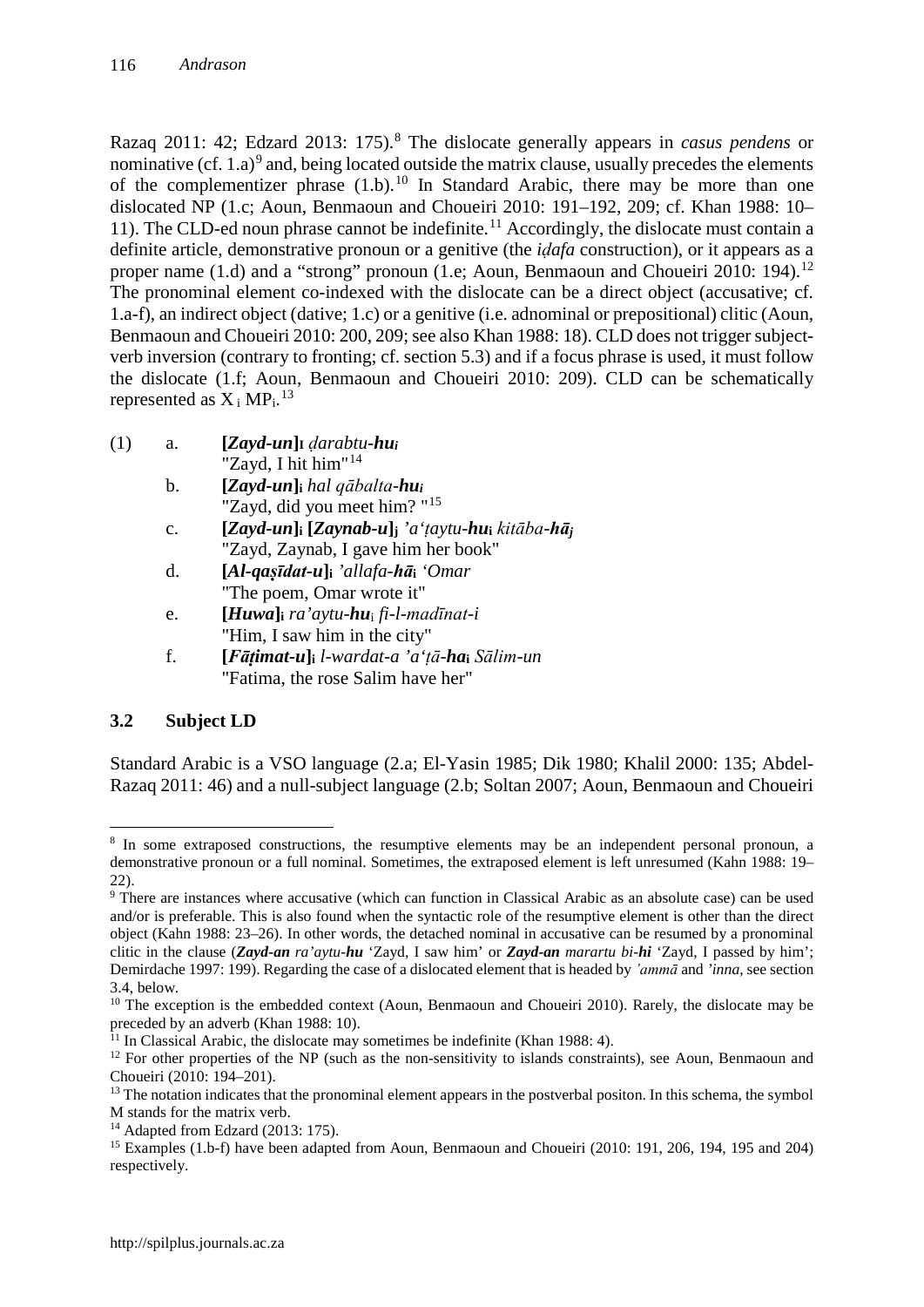2010: 59; Abdel-Razaq 2011: 46, 2015). This means that in unmarked verbal clauses, the verb stands first and no overt pronominal subject is necessary. In fact, a sole verb can form a fully grammatical sentence (see again 2.b). Given these two facts, the cases where subject precedes the verb are currently understood as a type of LD – the S(ubject) LD (2.c-d; Plunkett 1993: 241; Soltan 2007; Abdel-Razaq 2011: 46–49; cf. Kahn 1988: 30).

As was the case with CLD, in SLD, the initial noun phrase – which appears in nominative – can be viewed as (re)activating a referent that is accessible, being stored in the speaker's memory. Since the matrix clause that follows constitutes a comment that interprets the role of the dislocate, SLD is a manifestation of the  $[R+I]$  function.<sup>[16](#page-6-0)</sup> What happens is that while, in the object position, the co-indexed referent (a resumptive pronoun) is obligatory to LD to appear, if the referent is a subject, it does not need to be not overtly expressed, because of the *pro*-drop rule (cf. 2.c). In other words, the co-indexed pronoun is "a small *pro* subject" that is non-overt because Arabic is a null-subject language (Plunkett 1993; Abdel-Razaq 2011: 47). This means that the noun phrase found in the preverbal position is not a genuine subject. It rather constitutes a dislocated NP, related to a covert pronominal which is located in the matrix clause (Abdel-Razaq 2011: 47–48). Inversely, the subject is a covert/null co-indexed pronominal (a non-overt resumptive pronoun) that belongs to the matrix clause (Soltan 2007; Abdel-Razaq 2011: 47– 49).<sup>[17](#page-6-1)</sup> However, the resumptive subject pronoun may sometimes be overtly expressed, as illustrated in example  $(2.d)$  (Abdel-Razaq 2011:  $46-51$ ).<sup>[18](#page-6-2)</sup> SLD can be represented with more than one schema:  $\overline{X}_i$  P<sub>i</sub>M /  $\overline{X}_i$  MP<sub>i</sub> (if the pronoun is overt) and  $\overline{X}_i$  M(P<sub>i</sub>) (if the pronoun is  $cover t$ ).  $^{19}$  $^{19}$  $^{19}$ 

| (2) | a.             | Yadrus u t-țullāb-u                          |
|-----|----------------|----------------------------------------------|
|     |                | "The students are studying" <sup>20</sup>    |
|     | $h_{\cdot}$    | Yadrusūna                                    |
|     |                | "They are studying"                          |
|     | $\mathbf{C}$ . | $[At$ -tullāb-u $]$ <sub>i</sub> ya-drus-ūna |
|     |                | "The students, (they) are studying"          |
|     | d.             | [Zayd-un] hadara huwa wa 'aliyy-un           |
|     |                | "Zayd, he and Ali came"                      |
|     |                |                                              |

 $\overline{a}$ <sup>16</sup> Concerning functional similarities between CLD and SLD see Kahn (1988).

<span id="page-6-1"></span><span id="page-6-0"></span><sup>&</sup>lt;sup>17</sup> The argumentation is based upon agreement asymmetries that are characteristic of Standard Arabic and the distribution of non-specific indefinite subjects (Aoun, Benmaoun and Choueiri 2010: 57). In general terms, since a null subject appears only in the case of full agreement, the preverbal element that occurs jointly with agreement is not a subject. If it was a subject, there would be two subjects in the sentence: a lexical one and a pronominal one (Aoun, Benmaoun and Choueiri 2010: 60). Concerning syntactic similarities between CLD and SLD that warrant their understanding as "variants of the same basic construction", see Kahn (1988: 30). For a detailed argumentation concerning the interpretation of subject + verb expressions as variants of LD, consult Aoun, Benmaoun and Choueiri (2010: 57–62) and Abdel-Razaq (2011: 46–51).

<span id="page-6-2"></span><sup>&</sup>lt;sup>18</sup> The use of an overt pronoun in the preverbal position seems to be more common in two cases: (a) if the role of the dislocate corresponds to the focus; and (b) if the left periphery is a composite, i.e. if the dislocate is qualified by phrases and/or clauses (in such cases, the overt resumptive pronoun does not need to carry any focal sense).

<span id="page-6-3"></span><sup>&</sup>lt;sup>19</sup> In the schema of covert LD (i.e.  $X_i M(P_i)$ ), the position of the covert pronoun (P<sub>i</sub>) should not be treated literally as following the matrix verb – as explained, the pronoun is incorporated in the verb itself. In contrast, in a subtype of SLD where the pronoun is expressed overtly, the notation indicates that this pronominal element may appear in a preverbal or postverbal positon in the matrix clause.

<span id="page-6-4"></span> $^{20}$  Example (2.a) is adapted from Aoun, Benmaoun and Choueiri (2010: 59), (2.c) from Plunkett (1993: 241) and (2.d) from Abdel-Razaq (2011: 48).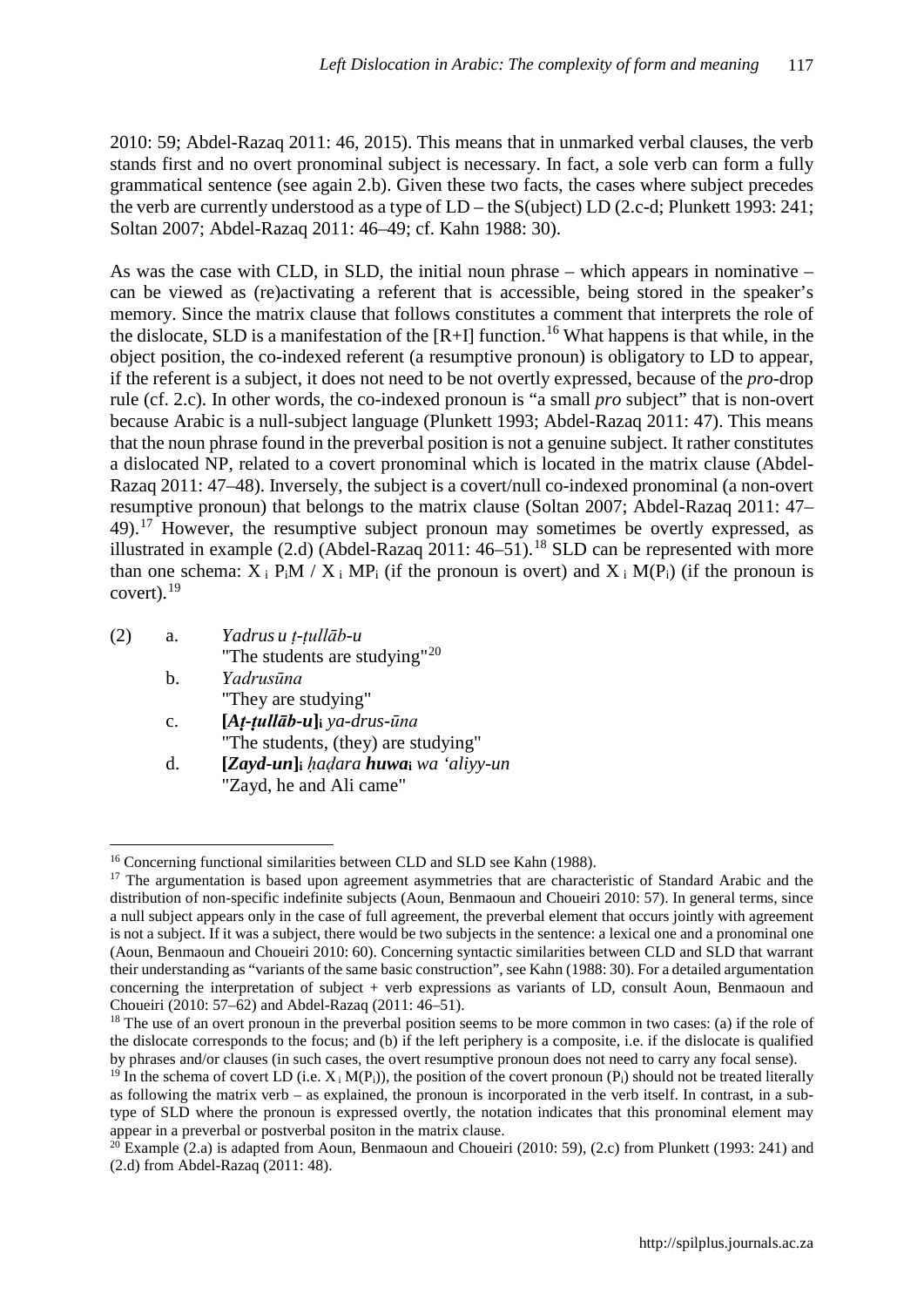Consequently, the two types of LD are equivalent. Both CLD and SLT are expressions of the same functional and structural properties that characterize the LD prototype. Both types express the  $[R+I]$  function.<sup>[21](#page-7-0)</sup> As far as the form is concerned, there is a pronominal element in the matrix that is co-indexed with the dislocate. This co-indexed pronominal element identifies the role of the dislocate in the proposition. While the pronoun is often explicitly unexpressed if it acts as subject, in other positions it is obligatory and must appear overtly (Abdel-Razaq 2011: 50). Thus, the difference between CLD and SLD concerns a possible non-overtness of the resumptive subject pronoun in SLD, the presence of which is "overdriven by the null-subject parameter" typical of Arabic (Abdel-Razaq 2011: 51).<sup>[22](#page-7-1)</sup>

# **3.3 Nominal LD**

CLD and SLD concern verbal predications (Abdel-Razaq 2011: 50–51). However, in Arabic, LD can also be realized in nominal clauses, i.e. in clauses that do not involve a finite verb (cf. Kahn 1988: 19).<sup>[23](#page-7-2)</sup> This type of LD will be referred to as the N(ominal) LD and is primarily related to equative constructions, a subgroup of non-verbal predications. NLD exhibits the topic-comment arrangement matching the verbal type of  $LD - it$  first (re)activates a less accessible referent and next specifies its role (see example 3.a, below; Abdel-Razaq 2011: 51). As in CDL and SLD, only definite noun phrases are allowed and the dislocate element is obligatorily co-indexed with the pronoun (Abdel-Razaq 2011: 62).<sup>[24](#page-7-3)</sup> The pronoun is the subject of the predication, while the first noun phrase is a dislocate.<sup>[25](#page-7-4)</sup> The pronoun found in the matrix identifies the syntactic and pragmatic role of the dislocate (Abdel-Razaq 2011: 66–67; on this type of LD found in Modern Arabic dialects, consult Abdel-Razaq 2011: 50–65).

- (3) a. **[***'Ali***]i** *huwa***<sup>i</sup>** *al-mudarris-u* "Ali, he is the teacher"
	- b. *Wa*-[*d-dirham-u*]<sup>i</sup> *huwa*<sup>i</sup> *lqutbu*...<sup>[26](#page-7-5)</sup> "The dirham is the pivot…"

<span id="page-7-0"></span> $\overline{a}$  $21$  According to the terminology employed in Arabic scholarship, this relation is usually formulated as topiccomment (Abdel-Razaq 2011, 2015).

<span id="page-7-2"></span><span id="page-7-1"></span> $^{22}$  Accordingly, the covert type of SLD could be regarded as complying with the LD prototype to a lesser degree. <sup>23</sup> In traditional Arabic grammars, nominal and verbal clauses are defined differently. If the subject precedes the inflected verb, the clause is viewed as nominal. If the verb appears as the first element, the clause is verbal.

<span id="page-7-3"></span><sup>&</sup>lt;sup>24</sup> In NLD, the pronominal element is always overt. In cases where the resumptive pronoun is unexpressed, the proposition does not constitute a case of LD and/or the instantiation of the [R+I] function. It is rather an unmarked structure composed of the subject and the predicate (Abdel-Razaq 2011, 2015). Accordingly, equatives with an overt pronoun are viewed as a sub-class of SLD that is derived from simple subject-predicate structures, and limited to non-verbal predications (Abdel-Razaq 2011: 55, 66).

<span id="page-7-4"></span> $25$  According to Kahn (1988: 49–50), the use of a resumptive pronoun in verbless clauses "is conditioned by the individuation of the predicate nominal, […] as is shown by the fact that they tend to be used before definite nominal or indefinite nominal which are specified by some form of qualifier […] but not before indefinite unqualified nominal" (ibid.: 50). In tradition scholarship, this pronoun is defined as a copula. Its frequent use between two definite noun phrases would stem from the need to separate the subject from the predicate and, in this manner, to avoid a possible appositive interpretation of the latter (Wright 1964: 258–259; for a critic evaluation of this view see Kahn 1988: 49–50).

<span id="page-7-5"></span><sup>26</sup> Adapted from Kahn (1988: 19).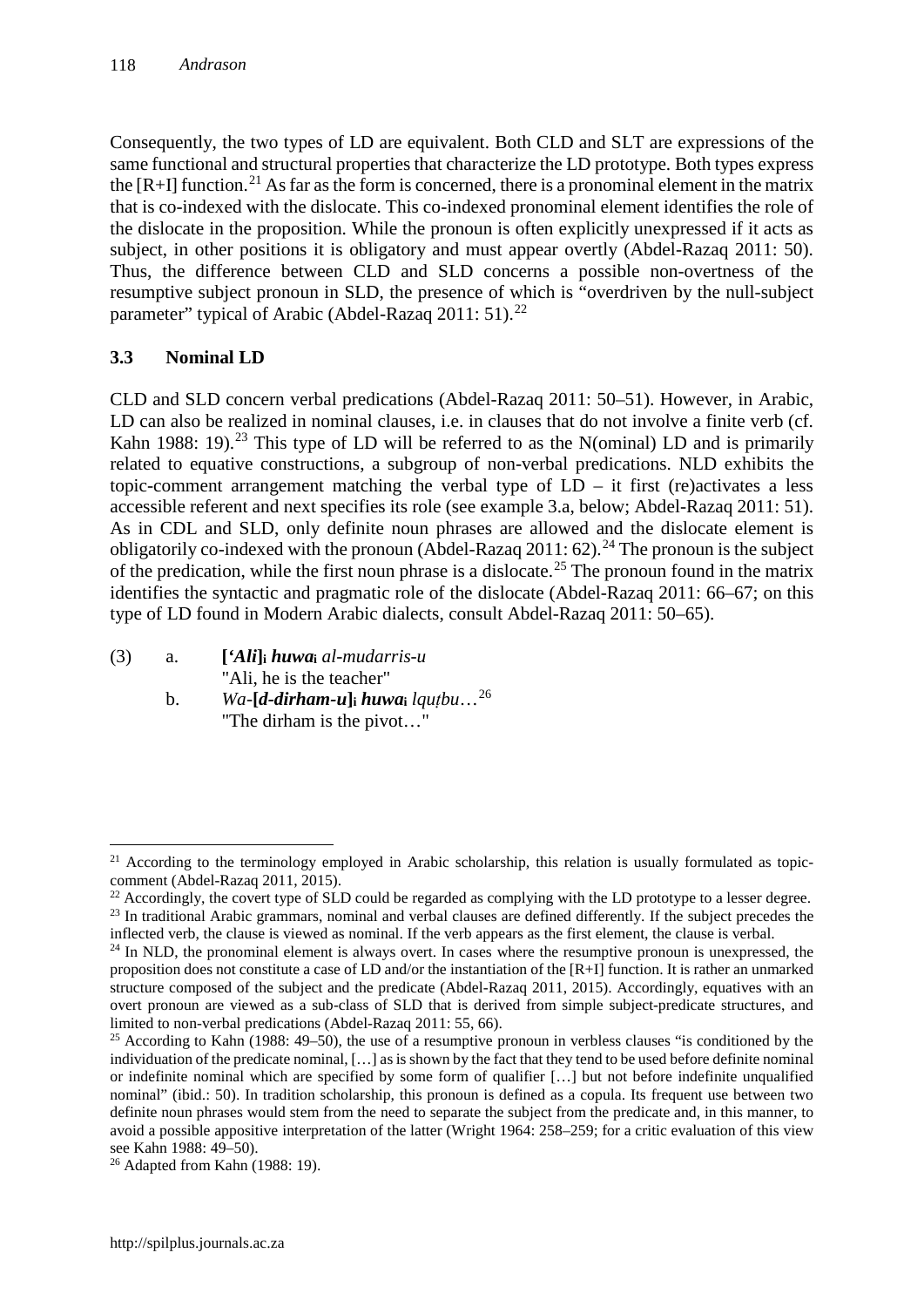To conclude, in Arabic, the three types of LD exhibit similar functional and/or structural properties. Although they approximate the LD prototype to distinct degrees, all of them are instances of LD (Abdel-Razaq 2011:  $67$ ).<sup>[27](#page-8-0)</sup>

### **3.4 LD with a marked dislocate**

To (re)activate a referent and specify its role in a single sentence – i.e. to express the  $[R+I]$ function which is iconically encoded by the LD constructions discussed in the previous sections – Standard Arabic can also use forms in which the (re)activated entity is marked by particles, especially by  $\text{Zammā} \dots \text{fa}$  (3.4.1) and  $\text{Zinna}$  (3.4.2).<sup>[28](#page-8-1)</sup>

### **3.4.1** *'ammā…fa*

 $\overline{a}$ 

The first construction is built around the "embracing" bi-member morpheme *'ammā…fa* (Moutaouakil 2007: 148). This construction is composed of the particle *'ammā* 'as for' and the rheme marker *fa* agglutinated to the following word (Anghelescu 2009: 486; Eisele 2006: 183; Mughazy 2009: 60; Kammensiö 2006: 475).<sup>[29](#page-8-2)</sup> In Arabic linguistics, this complex locution is viewed as "topic[-]comment articulation par excellence" (Dahlgren 2009: 504) and *'ammā*  itself as the most common thematizer or topicalization marker (Anghelescu 2009: 486; Eisele 2006: 183). [30](#page-8-3)

As has been explained in section 3.1 above, CLD could be regarded as the most prototypical class of LD constructions because the dislocate exhibits reduced case marking, i.e. nominative (Dahlgren 2009: 505; Kammensjö 2006: 475). The construction with the particle *'ammā* also assigns nominative case to the dislocated NP. There is, nevertheless, a difference in the use of nominative in these two constructions. While CLD merely uses an "unframed noun phrase" or *casus pendens* (Kammensjö 2006: 475; cf. Kinberg 1985), the case of the dislocated NP in the *'ammā* construction is assigned and required by the particle. This may be observed in the following phenomenon. As explained in section 3.1, it is sometimes preferable to use the dislocate in accusative in CLD (cf. footnote 9, above). However, if an analogous type of construction is headed by *'ammā*, nominative is a rule (cf. Kahn 1988: 26).<sup>[31](#page-8-4)</sup>

The dislocate in the *'ammā…fa* construction may be co-indexed with an oblique element in the matrix, regularly surfacing as an accusative-genitive resumptive pronoun (4.a; cf. Kahn 1988: 5). In this manner, the formation can be regarded as a type of CLD in which the referent is introduced and (re)activated overtly. It can also be co-indexed with the pronominal subject that precedes the verb, corresponding to SLD (4.b; Kahn 1988: 5). In fact, independent pronouns usually fail to be employed as verbal subjects, with the exception of the *'ammā…fa* construction

<span id="page-8-0"></span><sup>27</sup> Additionally, scholars identify a vocative type of LD (Lambrecht 2001: 1065; Moutaouakil 1989) *yā jārīyātu mā smu-ki* 'O girl, what is your name?' (Wright 1964: 85) and epithet type of LD (Alexiadou, 2006: 670; Westbury 2014: 136; see also Aoun and Choueiri 2000).

<span id="page-8-1"></span> $^{28}$  Both types are included by Kahn (1988) as variants of an "extraposed/SV" construction which is a term roughly equivalent to LD used in this article.

<span id="page-8-2"></span> $^{29}$  Regarding topicalization in Arabic see Dahlgren (2009: 501–510).

<span id="page-8-3"></span><sup>30</sup> As far as the origin of the morpheme *'ammā* is concerned, the particle derives from a contraction of *'an* and *mā*.

<span id="page-8-4"></span><sup>31</sup> The particle *'ammā* may also introduce a direct object and a prepositional phrase (Kahn 1988: 5).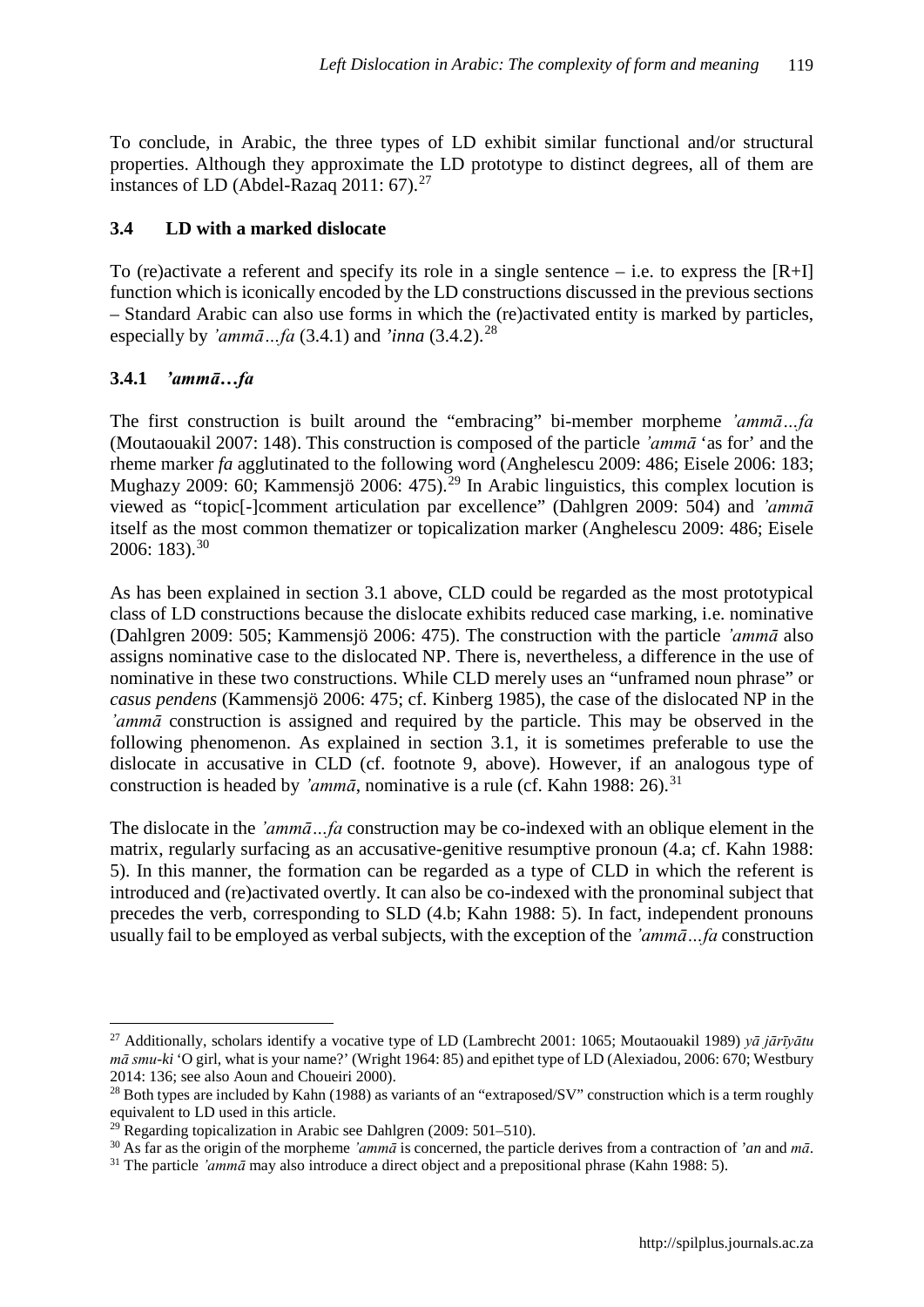(Appleyard 2008: 589). The embracing particle *'ammā…fa* may also be employed in the nominal class of LD (4.c; Appleyard 2008: 589). $^{32}$  $^{32}$  $^{32}$ 

The element *fa* used to mark the comment is significantly more common in the *'ammā…fa* formation than in other types of LD. However, even here, *fa* can be sporadically omitted (Kammensjö 2006: 475; see also Kahn 1988: 6).<sup>[33](#page-9-1)</sup> This is especially evident in Modern Standard Arabic where the use of overt topicalizers such as *'ammā* renders the presence of *fa* optional (Kammensjö 2006: 476; see also Kinberg 1985).

As mentioned above, the *'ammā…fa* locution is traditionally regarded as a topic-comment construction like other types of LD. In fact, it constitutes the clearest articulation of this function (Dahlgren 2009: 504).<sup>[34](#page-9-2)</sup> Kahn (1988: 44) argues that among the extrapolated constructions (which is his terminology to refer to most types of LD), *'ammā…fa* primarily marks a shift in topic. It is a "more powerful topic-shifting device than other types of" LD (ibid.). Accordingly, the *'ammā…fa* construction diverges from "bare" CLD, SLD and NLD by drawing attention to the dislocate and by indicating a topic shift instead of marking other discursive boundaries (cf. Kahn 1988: 44). However, the same construction does (re)activates the dislocate and specifies its role in the matrix clause. The dislocate is usually repeated in the commenting matrix clause by a co-indexed resumptive pronoun (4.a; Anghelescu 2009: 486; cf. also Cantarino 1975: III, 196-202).<sup>[35](#page-9-3)</sup> What happens is that this (re)activation is achieved overtly, i.e. by means of the particle. It is due to the nature of this particle (defined as a topicalizer and/or thematizer) that the *'ammā…fa* construction discursively differs from a "bare" type of LD. Nevertheless, the two constructions do share many other structural and pragmatic properties.<sup>[36](#page-9-4)</sup>

(4) a. **[***'Ammā muḥammad-un***]i** *fa-katab-tu la-hu***<sup>i</sup>** *risālat-an 'ams* "As for Muhammad I wrote him a letter yesterday"

b. **[***'Ammā t-talāmidha***]i** *fa-hum***<sup>i</sup>** *yaḥfaḍūna mā yuqaddamu lahum* "As for the students, they memorize what is given to them"<sup>[37](#page-9-5)</sup>

### **3.4.2** *'inna*

The other construction that overtly marks the dislocated referent makes use of the particle *'inna*. The principal function of *'inna* in Arabic is to mark focus. It is commonly classified as a (sentential) emphatic particle and translated by 'verily, truly, really, indeed, certainly' (Haywood and Nahmad 1962: 145; Wright 1964: 78; Gully 1995: 125; Bahloul 2008: 164–165; LeTourneau 2006: 349). Depending on a particular semantic-pragmatic category chosen for the

<span id="page-9-0"></span>**<sup>.</sup>** <sup>32</sup> When *'ammā*…*fa* appears in nominal clauses, the use of the overt subject pronoun, co-indexed with the dislocate, is optional: *'ammā l-ḥakīm fa-rajul qawiyy* "As for the governor, he [is] a strong man" (Appleyard 2008: 589)

<span id="page-9-1"></span><sup>33</sup> The particle *fa* is commonly omitted in Judeo-Arabic. There are also cases where *wa* is used instead of *fa* in Christian Arabic (Kahn 1988: 6).

<span id="page-9-2"></span><sup>34</sup> Since *'ammā* introduces the theme while *fa* introduces the rheme, the entire construction resembles conditional periods (Bravmann 1953; Anghelescu 2009: 486).

<span id="page-9-3"></span><sup>&</sup>lt;sup>35</sup> The *'ammā*...fa construction also conveys the function of contrastive topics and focus extraposition (preposed nominal clause; cf. Dahlgren 2009; McCarus 2008: 260).

<span id="page-9-4"></span><sup>36</sup> The same function can be carried out by constructions such as *bin-nisbati li-* and *'ammā bin-nisbati li-* 'with respect to', *fī-mā yata'allaqu bi-*, and *fī-mā yakhtaṣṣu bi-* 'concerning' (Dahlgren 2009: 504, Anghelescu 2009: 486).

<span id="page-9-5"></span> $37$  Example (4.a) has been adapted from Eisele (2006: 183) and (4.b) from Appleyard (2008: 589).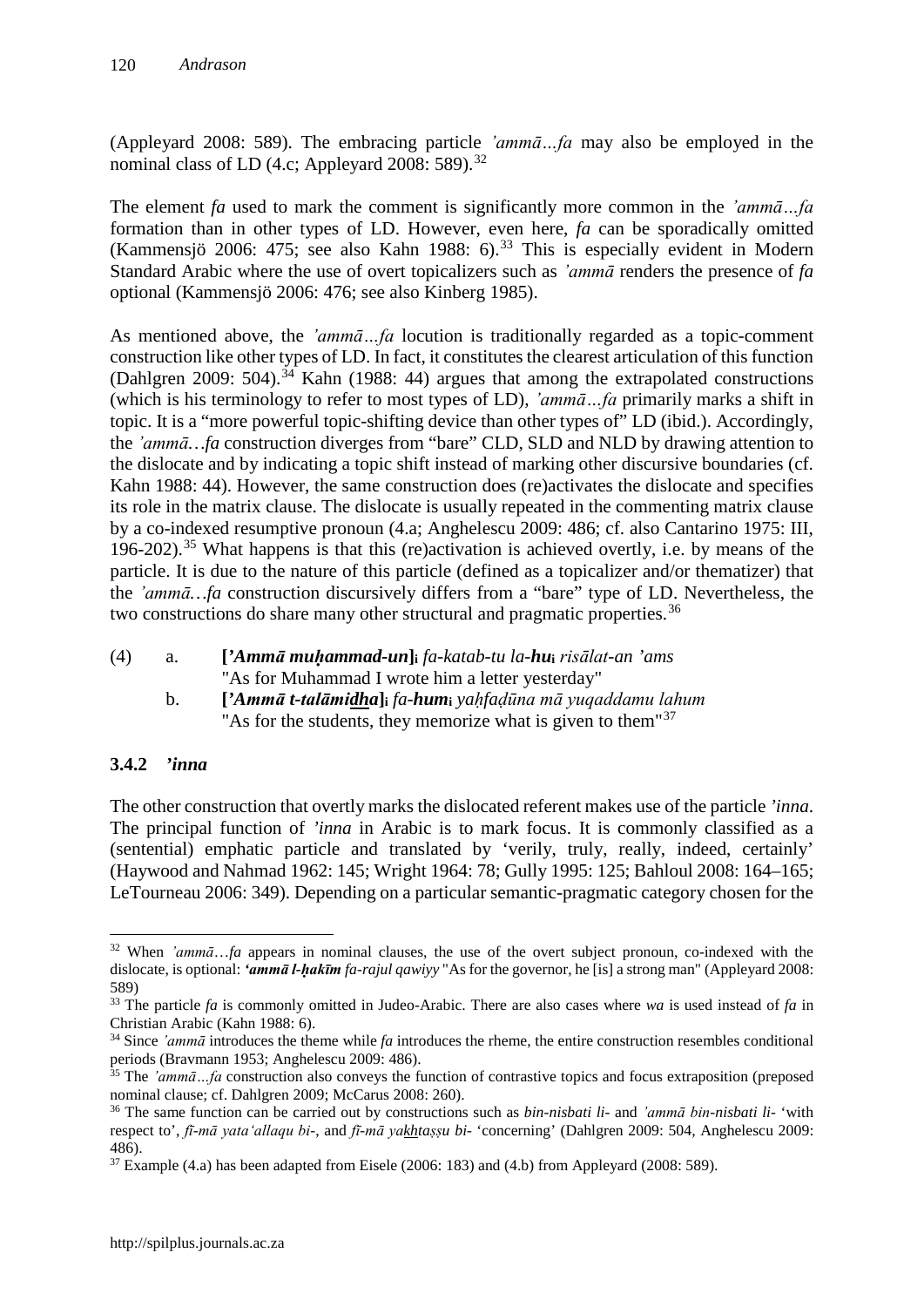analysis, *'inna* is defined as a particle of affirmation (Bahloul 2008), assertion (Waltisberg 2006: 468), presentation (Testen 2006: 202), corroboration/confirmation or reinforcement (Dahlgren 2007: 115). Beside its focal role, *'inna* can also be employed as a topicalizer or thematizer. This may explain its use in left-dislocated constructions where it conveys the [R+I] function in which the referent's activation is achieved overtly. Accordingly, although the function of the (re)activation of an explicit referent is most typically conveyed by *'ammā*, it can also be carried out by the particle *'inna* with or without the *fa* heading the commenting matrix clause (Dahlgren 1998: 214–216, 2007: 115, 2009: 504; Fakhri 2006: 649; Kammensjö 2006: 476).

In contrast to *'ammā* and the other LD constructions discussed so far, in which the dislocate appears in nominative (either constituting an example of *casus pendens* or being assigned by the heading particle), *'inna* governs accusative, requiring the accusative case marking on the dislocate (5.a; Kahn 1988: 7, 23; Bahloul 2008: 164; LeTourneau 2006: 349).

(5) *'Inna š-šams-a mušriqat-un* "The sun is indeed shining" (LeTourneau 2006: 349)

The commenting predicate may be verbal (a verbal clause) or nominal (Rybalkin 2006: 69). Accordingly, as was the case with the *'ammā…fa* construction, the locution composed of *'inna* can be viewed as a type of CLD, SLD and/or NLD, overtly marked for (re)activation. According to Kahn (1988: 42), the *'inna* construction indicates boundaries of discourse span, similar most other types of LD. [38](#page-10-0)

## **4. Evidence: Biblical translations**

 $\overline{a}$ 

As explained in Section 1, meaning and form are connected. As LD is an iconic grammatical means of encoding the [R+I] function (if that function is to be conveyed in a single proposition), the "preservation" of the LD structure across languages (e.g. through translations from one to another) may be used in studies on the [R+I] function. In other words, the instances where a specific LD form (that is relatively close to the idealized LD prototype) is translated from a source language  $l_1$  (in which it demonstrably expresses the  $[R+I]$  function) can provide relevant information concerning how the  $[R+I]$  function is conveyed in the target language  $l_2$  that translates from *l*1.

In this section, I will describe the manners in which Standard Arabic treats the instances where the [R+I] function is overtly expressed by iconic LD constructions in B(iblical) H(ebrew). Although all the underlying BH constructions chosen for the purpose of this study constitute cases of LD and convey the [R+I] function, they are semantically, pragmatically and/or structurally different. This non-uniformity aims, in turn, to reveal how the Arabic target language deals with the [R+I] function and its grammatical encoding.

<span id="page-10-0"></span><sup>38</sup> In this paper, I will treat cases where *'ammā* and *'inna* appear with what otherwise seems to be similar to CLD or SLD as subtypes of CLD and SLD. The variants where no introductory particle is used, discussed in sections 3.1 (CLD) and 3.2 (SLD), will be referred to as a 'bare' or '*casus pendens*' subtype of CLD/SLD. Of course, other manners of categorization could be proposed. Namely, the *'ammā* and *'inna* constructions could be classified as (entirely) distinct from CLD and SLD, for instance as Marked LD. Given the classification adopted in this article, the schema of CLD that uses the *'ammā…fa* will be noted as *'ammā* Xi *fa*-MPi or *'ammā* Xi MPi if *fa* is missing. In a similar vein, CLD with *'inna* will be represented as *'inna* Xi MPi (see section 4). For other types of particles that may mark the dislocate and other variants of LD in Arabic consult Kahn (1988).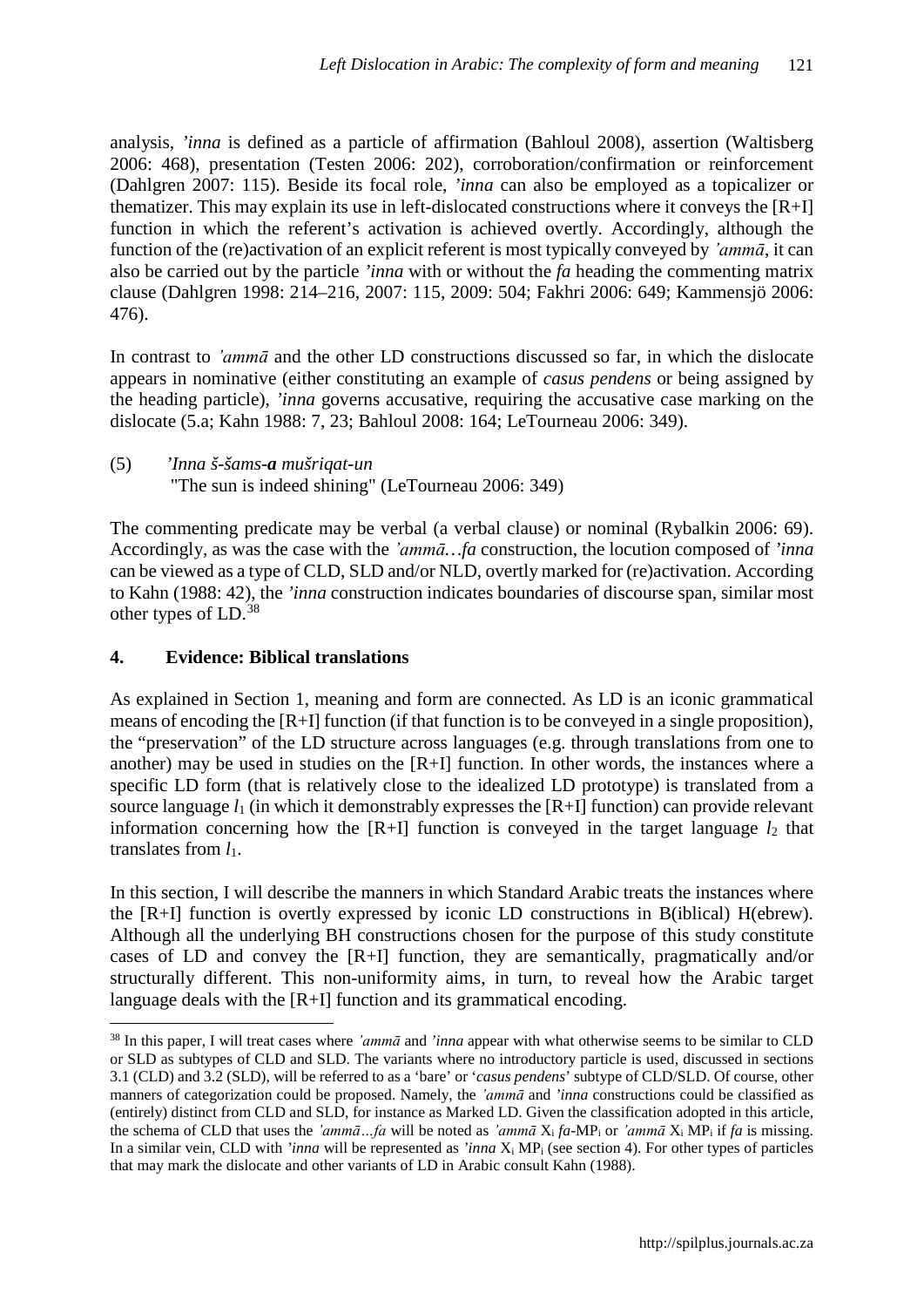Consequently, even though the onomasiological analysis is in focus, the empirical study originates not from the meaning (i.e. [R+I] function) but rather from the form understood as an iconic expression of that meaning (i.e. LD in Biblical Hebrew where it principally conveys the [R+I] function). The translations of the BH LD constructions are subsequently used as evidence regarding the treatment of the [R+I] function and its grammatical means of expression in the Arabic language. [39](#page-11-0)

# **4.1 Oblique referent**

The first class of examples consists of cases where the syntactic role of the co-indexed pronominal in the underlying BH LD corresponds to an oblique. That is, the co-indexed pronoun functions as a direct object, an indirect (prepositional) object, or an adnominal determiner. As far as the pragmatic role is concerned, the dislocate usually announces topic (i.e. the referent expressed in the matrix clause is identified as the topic; see examples 6-13), although it may also announce a frame (see example 14).

In general, the [R+I] function and the oblique-referent type of LD are well preserved in the Arabic translations. In cases where LD is topic-announcing, the BH constructions are rendered by means of CLD. The BH LD constructions in examples (6-9), in which the dislocate is a nominal entity further determined by as a relative clause introduced by the pronoun הַאֲשֶׁר, are mostly rendered in Arabic by the structure  $X_i$  MP<sub>i</sub>. This structure is proper of CLD and fully matches the LD prototype used in the BH original. To be exact, the dislocate appears as a NP in nominative (*casus pendens*) and its role is specified by an overt pronominal element found in the matrix clause. In some instances, the dislocate is additionally introduced by means of the particle *'inna* (cf. examples 7 NAV and 9 NAV). As explained in section 3.4.2, this particle necessitates the use of an accusative form of the dislocate. Lastly, in certain instances, LD is not preserved. In such cases, the [R+I] function is either encoded by two separate sentences or entirely discounted (6 NAV, GNA, SAB, SAT and 7, 8, 9 SAT).

(6) Deut 14:27

**וְהַלֵּוִי אֲשֶׁר־בִּשְׁעָרֶיךָ** לְאֹ תַעַזְבֱנּוּ כִּי אֵין לֵוֹ חֵלֶק וְנַחֲלֻה עִמֶּךְ׃ "**[As for the Levites resident in your towns]i** do not neglect **themi**" (NRSV)

*Wa lā tuhmilū l-lāwiyyīna l-muqīmīna fī muduni-kum* (NAV) *Wa*-**[***l-lāwiyyu lladhī fī 'abwāb-i-ka***]i** *lā tatruk-hu***<sup>i</sup>** (AVD) *Wa lā tuhmilū l-lāwiyya lladhī fī muduni-kum* (GNA) *Wa lā tuhmilū l-lāwiyyīna lladhīna fī muduni-kum* (SAB) *Wa lā tuhmilū l-lāwiyyīna lladhīna fī muduni-kum* (SAT)

(7) Gen 28:13

 $\overline{a}$ 

**הָ אָ֗ רֶ ץ אֲשֶׁ ֤ ר אַ תָּ ה֙ שֹׁכֵ֣ב עָלֶ֔ יהָ** לְ�֥ אֶ תְּ נֶ ֖ **נָּה** וּלְזַרְ עֶֽ � "**[The land on which you lie]i** to you and to your offspring I am giving **iti**"

<span id="page-11-0"></span><sup>&</sup>lt;sup>39</sup> For the purpose of this workshop fourteen BH examples were selected. The objective was to study them in a variety of languages and draw crosslinguistic conclusions. My analysis logically builds on these examples. For the sake of this paper five Arabic translations of the Hebrew Bible were chosen: NAV (New Arabic Version; كتاب الكتاب ), AVD (المقدس الكتاب), GNA (Good News; الكتاب), SAB (Sharif Bible; شریف) and SAT ( الكتاب المقدس), AVD .(المقدس، الترجمة العربیة المبسطة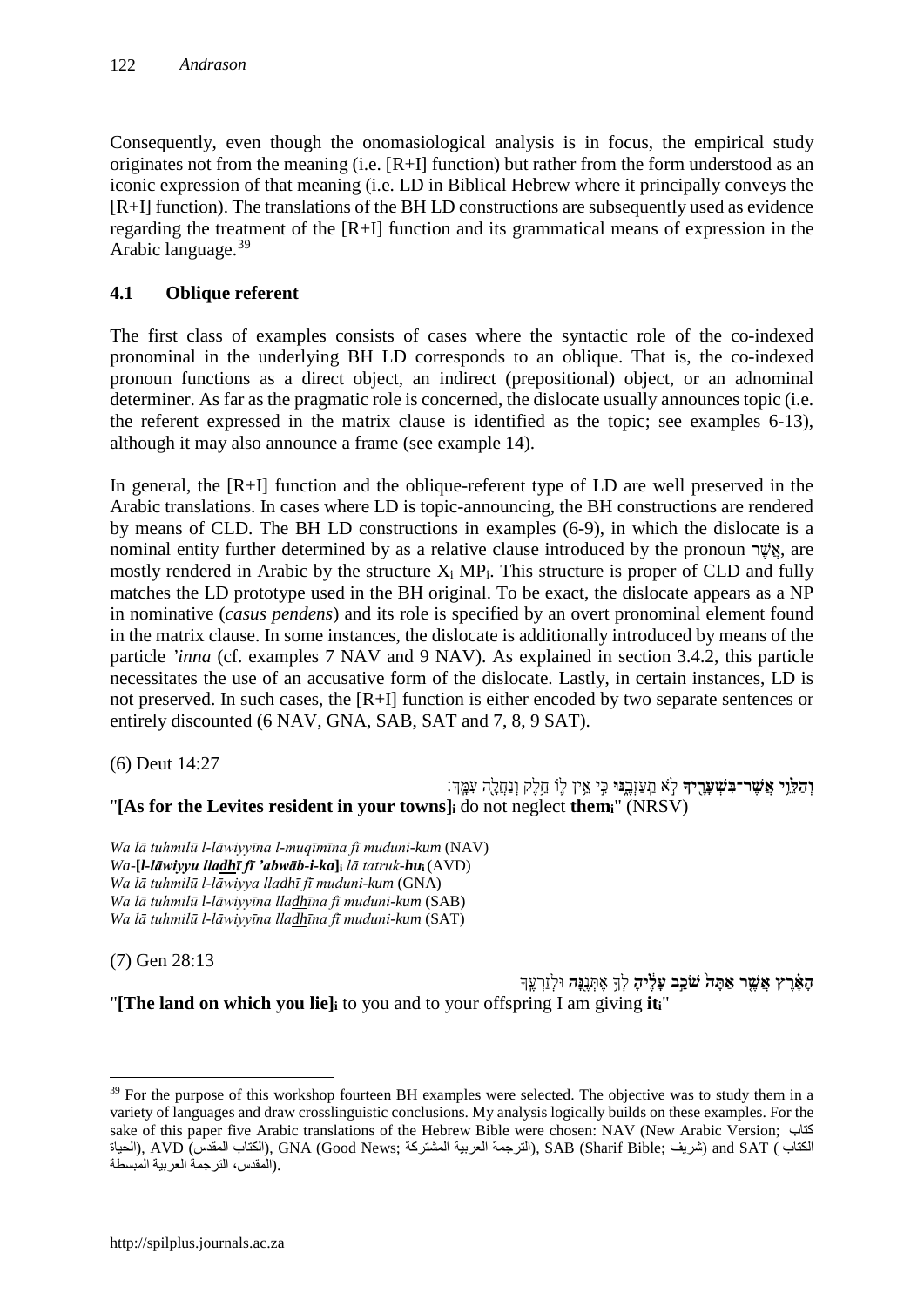*'Inna* **[***l-'arḍ-a llatī ta-rqud-u 'alay-hā***]i** *lāna 'u'ṭī-ha***<sup>i</sup>** *la-ka wa-li-dhurriyyati-ka* (NAV) **[***L-'arḍu llatī 'anta muḍṭaji'-un 'alay-hā***]i** *'u'ṭī-hā***<sup>i</sup>** *la-ka wa-li-nasli-ka* (AVD) **[***L-'arḍ-u llatī 'anta nā'im-un 'alay-hā***]i** *'uhbu-hā***<sup>i</sup>** *la-ka wa-li-nasli-ka* (GNA) **[***L-'arḍ-u llatī 'anta rāqid-un 'alay-hā***]i** *sa-'u'ṭī-hā***<sup>i</sup>** *la-ka wa-li-nasli-ka* (SAB) *Sa-'u'ṭī-ka wa-li-nasli-ka l-'arḍa llatī 'anta muḍṭaji'-un 'alay-hā* (SAT)

(8) Gen 35:12

#### **וְ אֶת־הָאָרֶץ אֲשֶׁר נְתָתִּי לְאַבְרָהָם וּלִיצְחָק** לְךָ אֶתְּנֶנָּה "**[The land that I gave to Abraham and Isaac]i** to you I will give **iti**"

*Wa* **[***l-'arḍ-u llatī wahabtu-hai li-'ibrāhīm-a wa 'isḥāq-a***]i** *'u'ṭī-hā*<sup>i</sup> *la-ka* (NAV) Wa-[l-'ardu llatī 'a'taytu-ha li-'ibrāhīm-a wa-'ishāq-a]i, 'u'tī-hāi la-ka, wa-li-nasli-ka min ba'di-ka 'u'tī l-'ard*a* (AVD) *Wa*-**[***l-'arḍu llatī wahabtu-hā li-'ibrāhīm-a wa-'isḥāq-a***]i** *'ahabu-hā***<sup>i</sup>** *la-ka wa-li-nasli-ka min ba'di-ka* (GNA) *Wa*-**[***l-'arḍu llatī 'a'ṭaytu-ha li-'ibrāhīm-a wa-'isḥāq-a***]i**, *'u'ṭī-hā***<sup>i</sup>** *la-ka 'anta 'ayḍan* (SAB) *Wa-sa-'u'ṭī-ka l-'arḍ-a llatī 'a'ṭaytu-hā li-'ibrāhīm-a wa-'isḥāq-i* (SAT)

(9) Gen 13:15

כִּ ֧ י **אֶ ת־כָּל־הָ אָ ֛ רֶ ץ אֲשֶׁ ר־אַ תָּ ֥ ה רֹאֶ ֖ ה** לְ�֣ אֶ תְּ נֶ ֑ **נָּה** וּֽ לְזַרְ עֲ�֖ עַד־עֹולָֽ ם "For **[all the land that you see]i** to you I will give **iti** and to you offspring forever"

Fa-'inna [hadhihi l-'ard-a llatī ta-rā-hā]; sa-'u-'tī-hā; la-la wa-li-dhurriyyati-ka 'ilā l-'abadi (NAV) *Li'anna* **[***jamī'a l-'arḍ-i llatī 'anta tarā la-ka***]i** *'u'ī-hā***<sup>i</sup>** *wa-li-nasl-i-ka 'ilā l-'abadi* (AVD) *Fa*-**[***hadhini l-'arḍ-u kullu-hā***]i** *'ahabu-hā***<sup>i</sup>** *la-ka wa-li-nasl-i-ka 'ilā l-'abadi* (GNA) **[***Kullu-hadhihi l-'arḍ-u llatī tarā-hā***]i** *sa-'u-'ṭī-hā***<sup>i</sup>** *la-ka wa-li-nasl-i-ka 'ilā l-'abadi* (SAB) *'A-tarā kulla hadhihi l-'arḍ-i? sa-'u-'ṭī-hā<sup>i</sup> la-ka wa-li-'ḥfād-i-ka mulkan 'ilā l-'abadi* (SAT)

A topic-announcing oblique-referent LD construction and the [R+I] function are also relatively well preserved in cases where the dislocate is not a  $NP<sup>40</sup>$  $NP<sup>40</sup>$  $NP<sup>40</sup>$  but rather a phrase built around a relative pronoun (cf. examples 10 and 11).<sup>[41](#page-12-1)</sup> In such cases, BH LD is regularly rendered as a CLD structure. The dislocate surfaces a relative pronoun: *kullu mā*, *lladhī(na)* or *man*. The (re)activated referent may appear as a bare variant (see examples 10 AVD and GNA) or it may overtly be introduced by the particle *'ammā* (see examples 11 NAV, AVD, GNA and SAB). In one case, the rheme is not headed by *fa* even though *'ammā* is used (see example 11 SAB). The resumptive pronoun that is co-indexed with the dislocate and that specifies its pragmatic and syntactic role is employed without exception.

(10) Gen. 28:22

 $\overline{a}$ 

**וְכֹל<sup>י</sup> אֲשֵׁר תִּתֵּן־לִׂי** עַשֵּׂר אֲעַשְׂרֵנּוּ לֵדְ

"And **[all that you give me]i** I will surely give one-tenth **of iti** to you"

*Wa-'adfa'u 'ušr-a kull-i mā tarzuqu-nī bi-hi* (NAV) *Wa*-**[***kullu mā tu'ṭī-nī***]i** *fa-'inna-nī 'u'aššaru-hu***<sup>i</sup>** *la-ka* (AVD) *Wa*-**[***kullu mā yahabu-hu lī***]i** *'u'ṭī-hui 'ušr-a-hu***<sup>i</sup>** (GNA) *Wa-'u'ṭī-ka 'ušr-a kull-i mā tarzuqu-nī bi-hi* (SAB) *Wa-sa-'u'ṭī llāh-a 'ušr-a kull-i šayy-in yu'ṭī-nī* (SAT)

<span id="page-12-1"></span><span id="page-12-0"></span> $40$  This NP can itself contain a relative pronoun qualifying the nominal head.  $41$  That is, the head is a relative pronominal.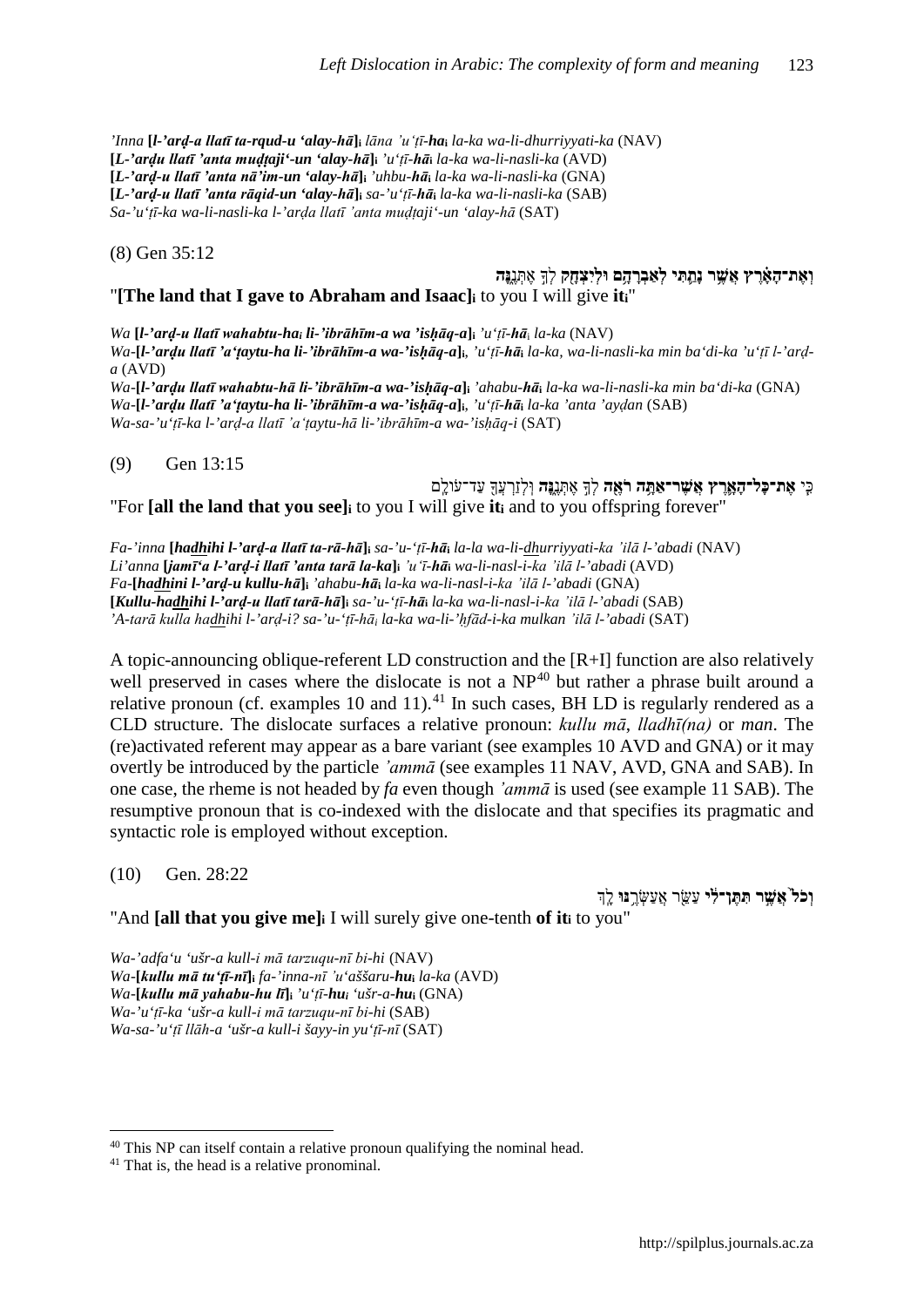#### (11) Exod. 9:21

**וַאֲשֶׁ ֥ ר לֹא־שָׂ ֛ ם לִ בּ֖ וֹ אֶ ל־דְּ בַ ֣ר יְהוָ ֑ה** וַֽ יַּעֲזֹ֛ ב אֶ ת־עֲבָדָ ֥ **יו** וְ אֶ ת־מִ קְ נֵ֖ **הוּ** בַּשָּׂ דֶֽ ה

"But **[those who did not regard the word of the Lord]i** and left **theiri** slaves and livestock in the open field"

'Ammā [Iladhīna stakhaffū bi-kalām-i r-rabb-i]; fa-qad-tarakū 'abīd-a-hum; wa mawāšiy-a-hum; fī l-haql-i (NAV)

'Ammā [Iladhī lam yuwajjihu galba-hu 'ilā-kalimat-i r-rabb-i]; fa-taraka 'abīd-a-hu; wa mawāšiy-a-hu; fī l-haql*i* (AVD)

'Ammā [Iladhīna lam yubālū bi-kalām-i r-rabb-i]; fa-qad-tarakū 'abīd-a-hum; wa-mawāšiy-a-hum; fī l-barriyyat*i* (GNA)

'Ammā [man-i stakhaffa bi-kalimat-i llāh-i]i taraka 'abīd-a-hui wa mawāšiy-a-hui fī l-haql-i (SAB)

Lakinna [lladhī tajāhala kalimatun llāhi]; taraka khuddāma-hu; wa-mawāšiy-a-hu; 'ilā d-dākhili (SAT)

In Biblical Hebrew, the dislocate of a topic-announcing LD construction may also constitute a prepositional phrase as illustrated in examples (12) (NP+ **ל**' to/for') and (13) (NP + **מ**' from/of'). In Arabic, LD does not tolerate a PP as its dislocate. Therefore, the dislocate resolves into a NP, while its prepositional relation is overtly specified in the matrix clause by means of the pronominal attached to a corresponding preposition *'alā/ay* 'to/for' (12) and *min* 'from/of' (13). Accordingly, BH LD surfaces as CLD in Arabic. In all the translations where LD is retained, the (re)activation of dislocate is overtly communicated by the particle *'ammā* and the rheme is introduced by *fa*.

(12) 1 Sam 9:20

**וְלַאֲתֹנֹוֹת הָאֹבְדִוֹת לְדְּ הַיּוֹם שְׁלְשֵׁת הַיַּמִים** אַל־תֲשֶׂם אֱת־לִבְּךֱָ לַ**הֶם** כֵּי נִמְצֵאוּ "**[As for your donkeys that were lost three days ago]i** give no further thought to **themi**" (NRSV)

*'Ammā* **[***l-ḥamīr-u llatī ḍallat mundhu thalāthati 'ayyām-in***]i** *fa-lā taqlaq bi-ša'ni-hā***<sup>i</sup>** (NAV) Wa-'ammā [l-'utun-u d-dāllat-u la-ka mundhu thalāthati 'ayyām-in]; fa-lā tada' qalb-a-ka 'alay-hā; (AVD) *'Ammā* **[***l-ḥamīr-u llatī ḍallat mundhu thalāthati 'ayyām-in***]i** *fa-lā yanšġil bālu-ka 'alay-hā***<sup>i</sup>** (GNA) *'Ammā* **[***l-ḥamīr-u llatī ḍallat la-ka mundhu thalāthati 'ayyām-in***]i** *fa-lā taqlaq 'alay-hā***<sup>i</sup>** (SAB) 'Ammā [l-hamīr-u d-dā'i'at-u mundhu thalāthati 'ayyām-in]; fa-lā taqlaq 'alay-hā; (SAT)

(13) Gen. 2:16-17

**וּמֵעֵ֫ץ הַדַּעַתֹ טִוּב וַרָּע** לֹא תֹאכַל מִמֱנּוּ "But **[of the tree of the knowledge of good and evil]i** you shall not eat **of iti**"

*Kul mā tašā'u min jamī'i 'ašjār-i l-jannat-i, wa lākin 'iyyaka 'an ta'kula min šajarat-i ma'rifat-i l-khayr-i wa ššarra* (NAV)

*Wa-'ammā* **[***šajaratu ma'rifati l-khayr-i wa-š-šarri***]i** *fa-lā ta'kul min-hā***<sup>i</sup>** (AVD)

*Wa-'ammā* **[***šajaratu ma'rifati l-khayr-i wa-š-šarri***]i** *fa-lā ta'kul min-hā***<sup>i</sup>** (GNA)

...*'Illa šajarata ma'rifati l-khayr-i wa-š-šarri* (SAB)

*'Ammā* **[***šajaratu llatī tu'ṭī t-tamyīz-a bayna l-khayr-i wa-š-šarri***]i** *fa-lā ta'kul min-hā***<sup>i</sup>** (SAT)

The remaining example of BH LD in which the dislocate's roles in the matrix clause is specified as oblique corresponds to a case where the construction is frame-announcing. That is, the pragmatic role of the referent co-indexed with the dislocate is to present a frame. All the five Arabic translations preserve BH LD by using some type of a CLD structure, additionally marking the (re)activation of the referent (and thus introducing the dislocate) by means of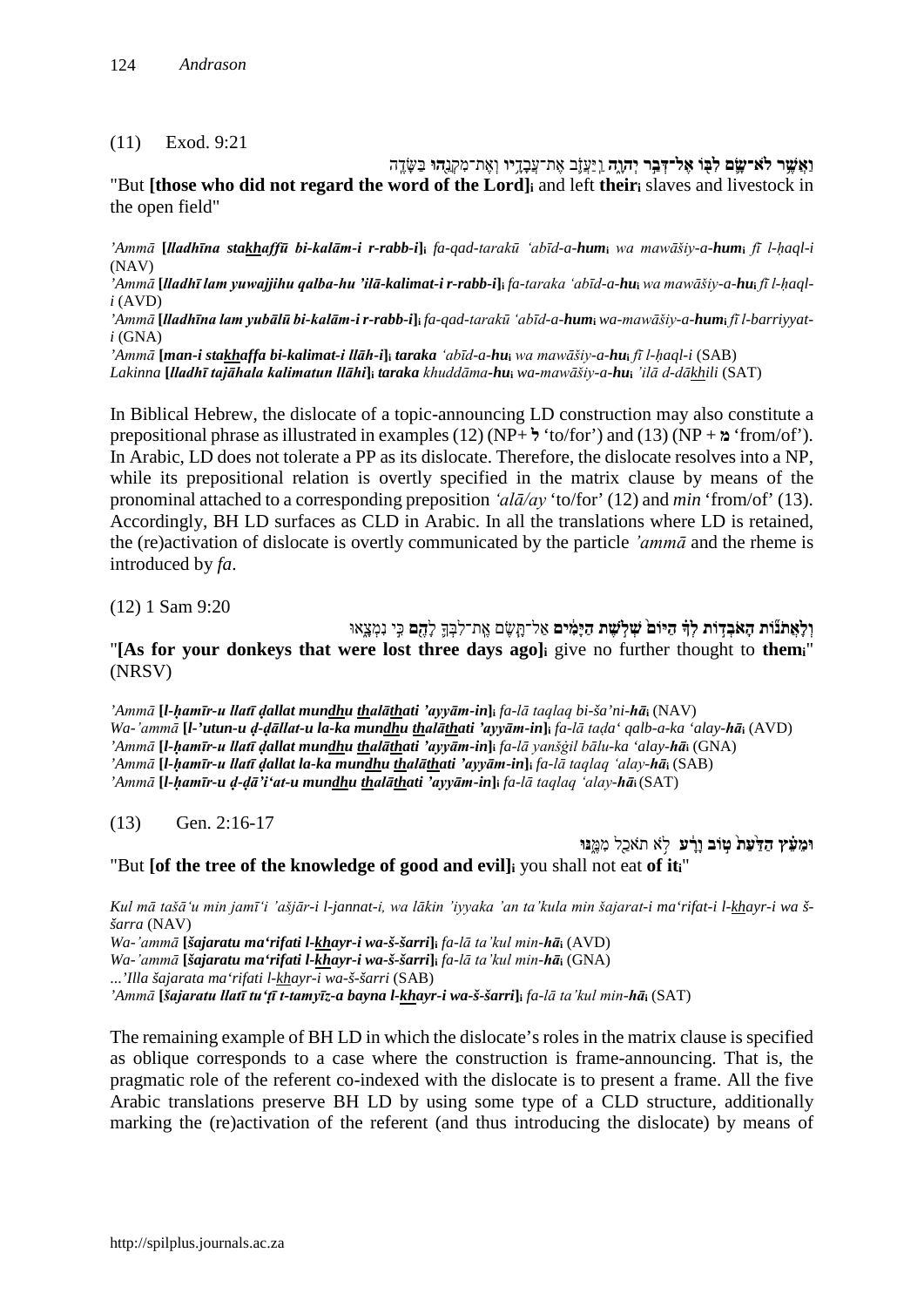*'ammā* (see example 14 NAV, GNA, SAM and SAT). The bare type of CLD is also used (cf. 14 AVD).<sup>[42](#page-14-0)</sup> In one case, the dislocate is co-indexed with a full nominal (cf. 14 SAT).

(14) Gen 17:15

**שָׂרֵי אִשְׁתִּד**ָּ לֹא־תִקְרֵא אֶת־שָׁמָ**ֶה** שָׂרֵי כִּי שַׂרָה שְׁמֵהּ "**[As for Sarai your wife]i** you shall not call **heri** name Sarai, but Sarah shall be her name"

*'Ammā* **[***Sārāy-u zawjat-u-ka***]i** *fa-lā tad'ū-hā***<sup>i</sup>** *Sārāy-a ba'ada l-āna* (NAV) **[Sārāy-u mrā't-u-ka]i** *la tad'ū sma-hā***<sup>i</sup>** *Sārāy-a* (AVD) *'Ammā* **[***Sārāy-u mrā't-u-ka***]i** *fa-lā tusammi-hā***<sup>i</sup>** *Sārāy-a* (GNA) *'Ammā* **[***Sārāy-u zawjat-u-ka***]i** *fa-lā tad'ū sma-hā***<sup>i</sup>** *Sārāy-a ba'ada l-āna* (SAB) *Wa-'ammā* **[***zawjat-u-ka Sārāy-u***]i** *fa-lan tud'ā Sārāy-a***<sup>i</sup>** *fi-mā ba'du* (SAT)

### **4.2 Subject referent**

The BH element located in the left periphery can also be specified in the matrix clause as that clause's subject (cf. examples 15-19). These cases found in BH will be referred to as 'subjectreferent' LD.

In BH examples (15), (16) and (17), the dislocate is a NP and announces the topic (Westbury 2014). In (15) and (16), the referent of the LD represents a discourse active entity whose profile is activated. In both examples, the dislocate is co-indexed with an overt pronominal, the subject of the matrix clause.

In order to render this type of LD, Arabic translations regularly employ an SLD construction. In most instances, the pronoun is overtly expressed and placed in the preverbal position. The SLD construction with a covert subject pronoun is also found, especially if the dislocate is short (cf. example 16). In contrast, in cases where the dislocate is long, the resumptive subject pronoun tends to be explicit (cf. example  $15$ ).<sup>[43](#page-14-1)</sup>

(15) Gen 24:7

<u>.</u>

יְהוָהוּ אֵלְהֵי הַשִּׁמַ֫יִם אֲשֶׁר לִקְחָנִי מִבֵּית אִבִי וּמִאֲרֵץ מִוֹלַדְתִּי וַאֲשֶׁר דָּבֶר־לִי וַאֲשֵׁר נִשְׁבַּע־לִי לַאמֹר לְזַרְעַדְ אֶתֵּן אֶת־הָאָרֶץ הַזְ**ֹּאת הוּא** יִשָׁלַח מַלְאַכֹוֹ לִפְנֵיךָ "**[The Lord, the God of heaven, who took me from my father's house and from the land of my birth, and who made me a promise and confirm it with an oath, 'To your offspring I give this land']i hei** will send his angel before you"

*Fa*-**[***r-abbu 'ilah-u s-samā'i lladhī 'ajadha-ni min bayt-i 'ab-ī wa min 'arḍ-i qawm-ī, wa khāṭaba-nī wa 'aqsama l-ī qā'ilan: li-dhurriyyati-ka 'ahabu hadhihi l-'arḍ-a***]i**, *huwa***<sup>i</sup>** *yursilu malāka-hu 'amāma-ka* (NAV)

**[***Ar-abbu 'ilah-u s-samā'i …***]i**, *huwa***<sup>i</sup>** *yursilu malāka-hu 'amāma-ka* (AVD)

*Fa*-**[***r-abbu 'ilah-u s-samā'i…***]i**, *huwa***<sup>i</sup>** *yursilu malāka-hu 'amāma-ka* (GNA)

**[***Al-lāh-u r-abbu s-samā'i...***]i**, *huwa***<sup>i</sup>** *yursilu malāka-hu qaddāma-ka* (SAB)

*Fa-'ilah-u s-samā' […]. wa-qad kallama-nī […]. wa-huwa lladhī sa-yursilu malāka-hu qaddāma-ka […]* (SAT)

<span id="page-14-0"></span><sup>42</sup> In two cases, the so-called "sisters of *'inna*" are employed: *li'anna* 'because' (9 AVD) and *lakinna* 'but' (11 SAT).

<span id="page-14-1"></span><sup>&</sup>lt;sup>43</sup> In example (16), a focal interpretation is also possible. This focal function may also stimulate the use of a resumptive pronoun in the Arabic translation.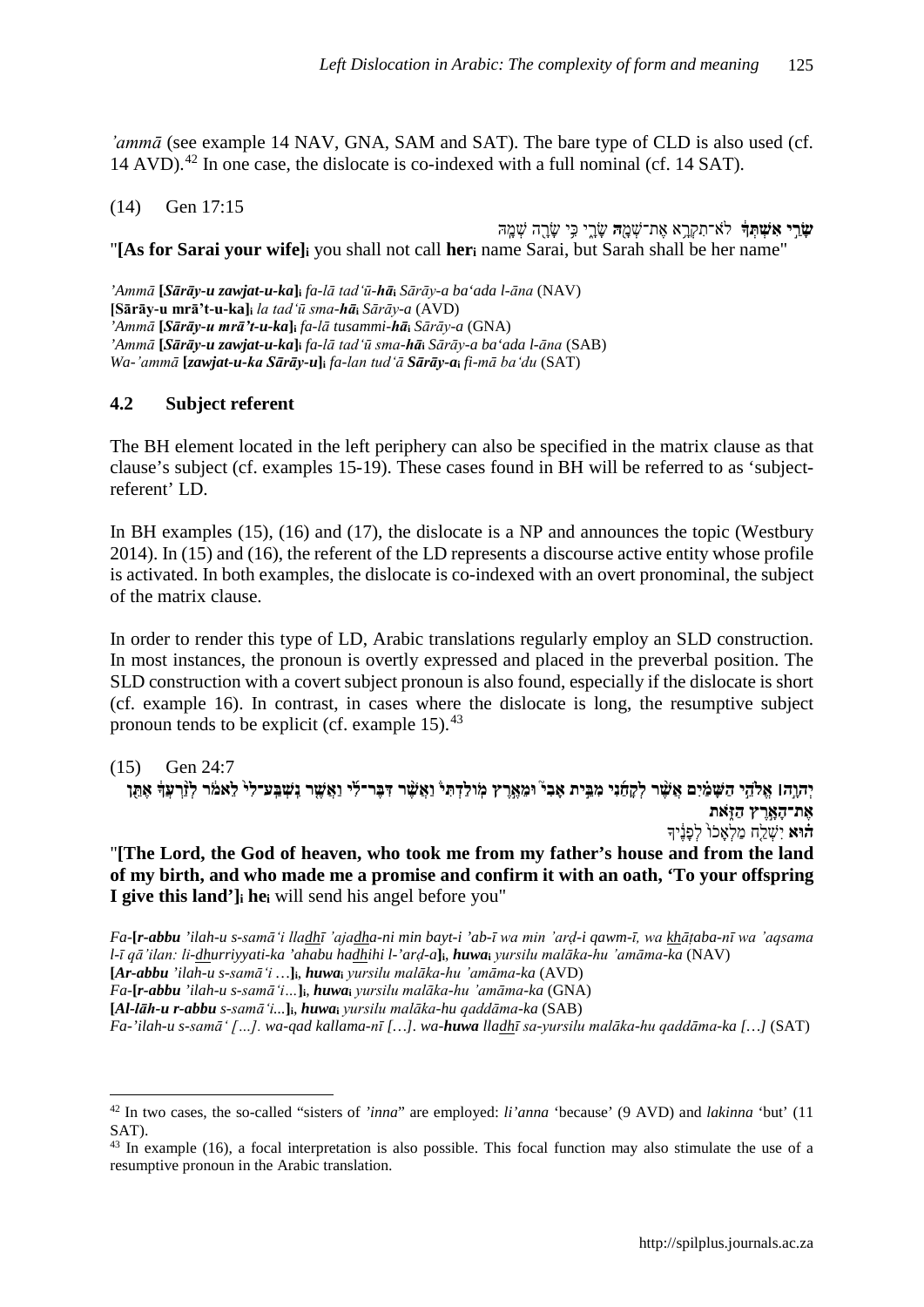#### (16) Gen. 4:22

ו**ִצְלָה גַם־הָוֹא** יִלְדָה אֶת־תִּוּבַל קַיִן

"And **[Zilla]i shei** too give birth, to Tubal-Cain"

*Wa waladat Ṣillatu "Tūbāla Qāyīna"* (NAV) *Wa* **[***Ṣillatu 'ayḍan***]i** *waladat***(pron)i** *"Tūbāla Qāyīna"* (AVD) *Wa waladat Ṣillatu "Tūbāla Qāyīna"* (GNA) *Wa* **[Ṣillatu]i** *waladat***(pron)i** *"Tūbāla Qāyīna"* (SAB) *Wa waladat Ṣillatu "Tūbāla Qāyīna"* (SAT)

As was the case with the oblique-referent LD, the topic-announcing dislocate found in the subject-referent LD type may be a relative pronoun with its own clause. In contrast to the examples presented above, the co-indexed pronominal is not overtly expressed. In Biblical Hebrew, this type of LD is viewed as less prototypical (see example 17; Westbury 2014).

In Arabic translations, this type of LD and the [R+I] function are either rendered by SLD with a non-overt co-indexed pronominal or without resorting to a LD structure:

(17) Gen. 44:9

**אֲשֶׁ֨ ר יִמָּ צֵ֥א אִ תּ֛ וֹ מֵ עֲבָ דֶ ֖ י�** וָ **מֵ֑ ת**

#### "**[The one of you servants with whom this is found]i hei** must die"

*Aan tajid ma'a-hu l-ka's-a min 'abīd-i-ka yamut* (NAV) **[**-*Lladhī yūjadu ma'a-hu min 'abīd-i-ka***]i** *yamūtu* **(pron)i** (AVD) *'In wajadta l-ka's-a ma'a 'aḥad-in min-nā naḥnu 'abīd-i-ka fa-qtul-hu* (GNA) **[***'Ayyu wāḥid-in min-nā tajidu ma'a-hu l-ka's-a***]i** *yamūtu* **(pron)i** (SAB) *'Idhā 'ašarta 'alā l-ka's-i ma'a 'ayyi wāḥid-in min-nā, naḥnu khuddāma-ka, fal-yakuni l-maut-u maṣīrat-u* (SAT)

The remaining two cases concern the focus-announcing function of the subject-referent LD construction in Biblical Hebrew. In example (18), the Arabic translations offer two alternatives SLD structures, i.e. with an overt or covert pronominal subject. The former is more frequent appearing three times, while the latter is only found once (SAT). If the pronoun is expressed, it regularly appears in the preverbal position.

(18) Gen. 3:12

ה**ָאִשׁה אֲשֶׁר נִתַּתָּה עִמִּדִּי הֵוֹא** נַתֲנָה־לֵי מִן־הַעֲץ וָאֹכֵל "**[The woman you gave to be with me**]i **shei** gave me from the from the tree's fruit and I ate of it"

*'Inna-[ha]i l-mar'atu llatī ja'alta-hā rafīqatan lī]. hiya<sup>i</sup> llatī 'aṭ'amat-ni min thamari š-šajarat-i fa-'akaltu* (NAV) **[***L-mar'atu llatī ja'alta-hā ma'-ī***]i** *hiya***<sup>i</sup>** *'a'ṭat-nī mina š-šajarat-i fa-'akaltu* (AVD) **[***L-mar'atu llatī 'a'ṭayta-nī li-takūna ma'-ī***]i** *hiya***<sup>i</sup>** *'a'ṭat-nī mina š-šajarat-i fa-'akaltu* (GNA) **[***L-mar'atu llatī waḍa'ta-hā hunā ma'-ī***]i** *hiya***<sup>i</sup>** *'a'ṭat-nī mina š-šajarat-i fa-'akaltu* (SAB) [L-mar'atu llatī 'a'tayta-nī 'ayyā-hā li-takūna ma'-ī]i'a'tat-nī (pron)i min thamar-i š-šajarat-i fa-'akaltu (SAT)

In example (19), the dislocate is a relative pronoun with its own clause and the co-indexed pronoun overtly located in the preverbal position, indicating the focus (Westbury 2014). All the Arabic translations preserve that type of LD by using an SLD structure. The subject pronoun of this SLD structure can be either overt or covert. If an overt pronominal is employed, it occupies the preverbal position.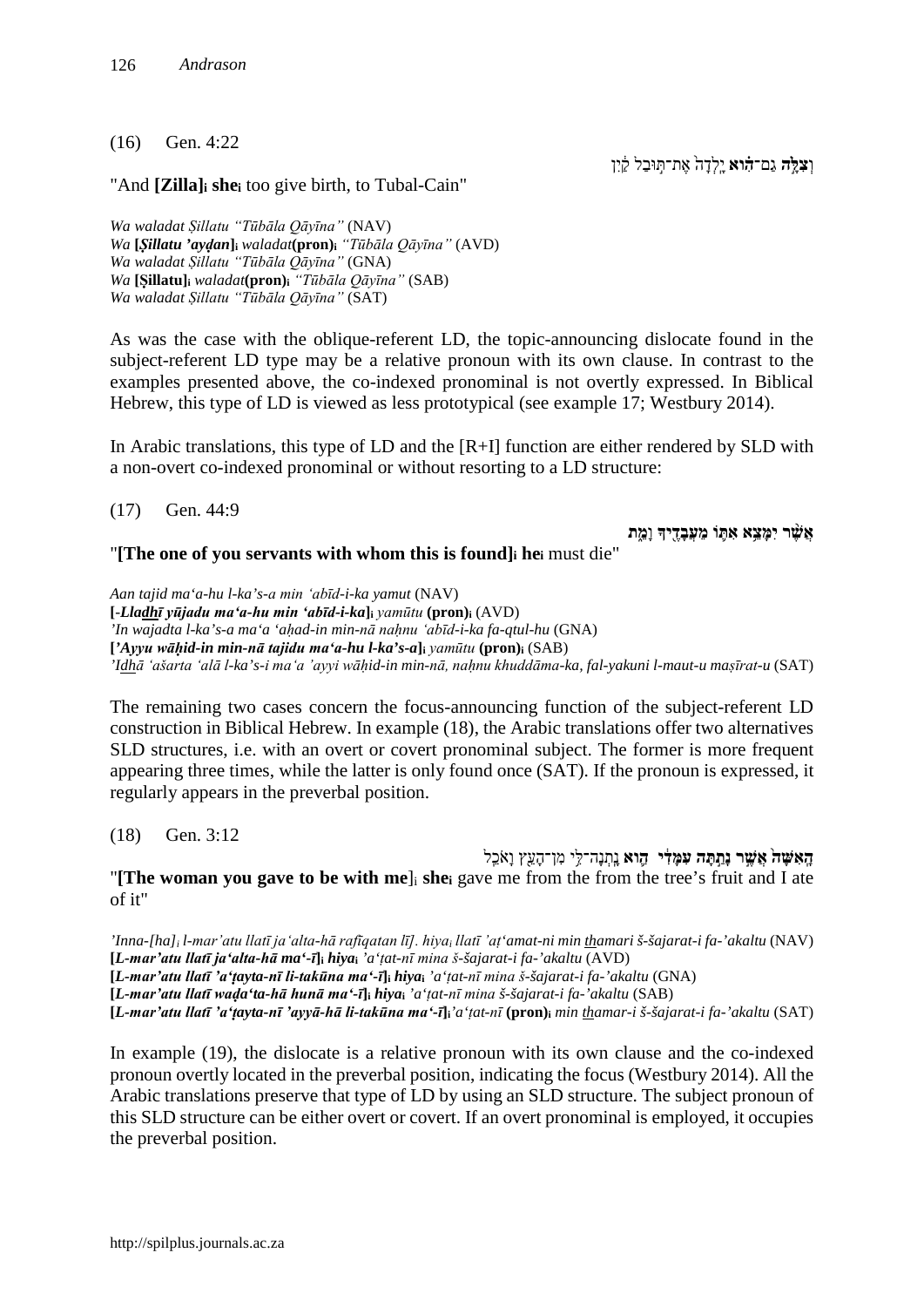#### (19) Gen 15:4

לֹא יִירִשְׁדָּ זֶה כִּי־אָם**ֹ אֲשֶׁר יַצֵּא מִמְּעִידְ הִוּא** יֵירִשֵׁדִּ

"That one will not be your heir; On the contrary, [**one whom you brought forth]i hei** will be your heir"

Lan yakūna hadhā la-ka warīth-an bal-i [lladhī yakhruju min şulb-i-ka]; yakūnu (pro); warīth-a-ka (NAV) ... *Bal-i* **[***lladhī yakhruju min 'aḥšā'-i-ka***]i** *huwa***<sup>i</sup>** *yarithu-ka* (AVD)

... *Bal* **[***man yakhruju min ṣulb-i-ka***]i** *huwa***<sup>i</sup>** *lladhī yarithu-ka* (GNA)

... *Bal-i* **[***bnu-ka lladhī yakhruju min ṣulb-i-ka***]i** *yarithu* (*pro***)i**-*ka* (SAB)

... *Bal-i* **[***bnu-ka 'anta***]i** *huwa***<sup>i</sup>** *lladhī sa-yarithu-ka* (SAT)

#### **5. Discussion**

#### **5.1 Results**

The Arabic evidence shows that in most cases, BH LD is preserved and the [R+I] function is expressed in one proposition. Overall, LD appears in 71% of the Arabic examples. It is absent in 29%. The presence of LD constructions is different in the five translations chosen for the purpose of this study. AVD employs an LD construction in all the 14 cases, AVD and GNA in 11 cases, NAV in 8 cases, and SAT in 6 cases.

In general, if the [R+I] function is to be conveyed in a single proposition, it is expressed in Arabic either by CLD or SLD. The former is commonly marked by (re)activation particles, such as *'ammā* and *'inna*. The latter never uses such introductory morphemes. The CLD structure is a regular response to the instances where the dislocate is identified in the matrix as an object or an adnominal complement. The SLD structure appears in cases where the dislocate's role is specified as the subject of the matrix clause. In this manner, the data provided in section 4 corroborate the presence of the two types previously associated with LD in Arabic (narrowed to verbal clauses) and their subtypes that overtly mark the dislocate.

If the dislocate is identified with the oblique-role, the CLD structure may surface in three possible variants, depending on the shape of the left periphery and the grammatical manner of the (re)activation of the referent. First, the dislocate can be a bare referent  $(X_i)$  presented as nominative *casus pendens* without an overt (re)activation particle (i.e. Xi MPi). Second, the dislocate Xi may be headed by the particle *'ammā* that overtly marks its (re)activation (i.e. *'ammā* Xi (*fa*-)MPi). In this construction, the particle *'ammā* assigns the nominative case to the dislocated NP. Third, the dislocate can be introduced by the particle *'inna*, taking an accusative case ending (*'inna* Xi MPi). The two former types are common, exhibiting a comparable regularity:  $X_i$  MP<sub>i</sub> = 33% and *'ammā*  $X_i$  (*fa*-)MP<sub>i</sub> = 36%. The third type (*'inna*  $X_i$  MP<sub>i</sub>) is significantly less frequent and amounts to 4%. In the remaining 27%, LD is not preserved. The co-indexed pronominal element that specifies the role of the dislocate (if the LD is preserved) is consistently used. It regularly occupies the postverbal position. On one occasion, the dislocate is co-referred with an identical nominal entity instead of a pronominal clitic (*'ammā* Xi (*fa*- )MXi). In one instance, *fa* is absent even though *'ammā* heads the dislocate. Among all the three subtypes, the variant that uses the topicalizer *'inna* diverges from the LD prototype the most, as the dislocate appears in accusative. Another structure that diverges from the LD prototype is the construction where the co-indexed referent is a full nominal and identical to the dislocate.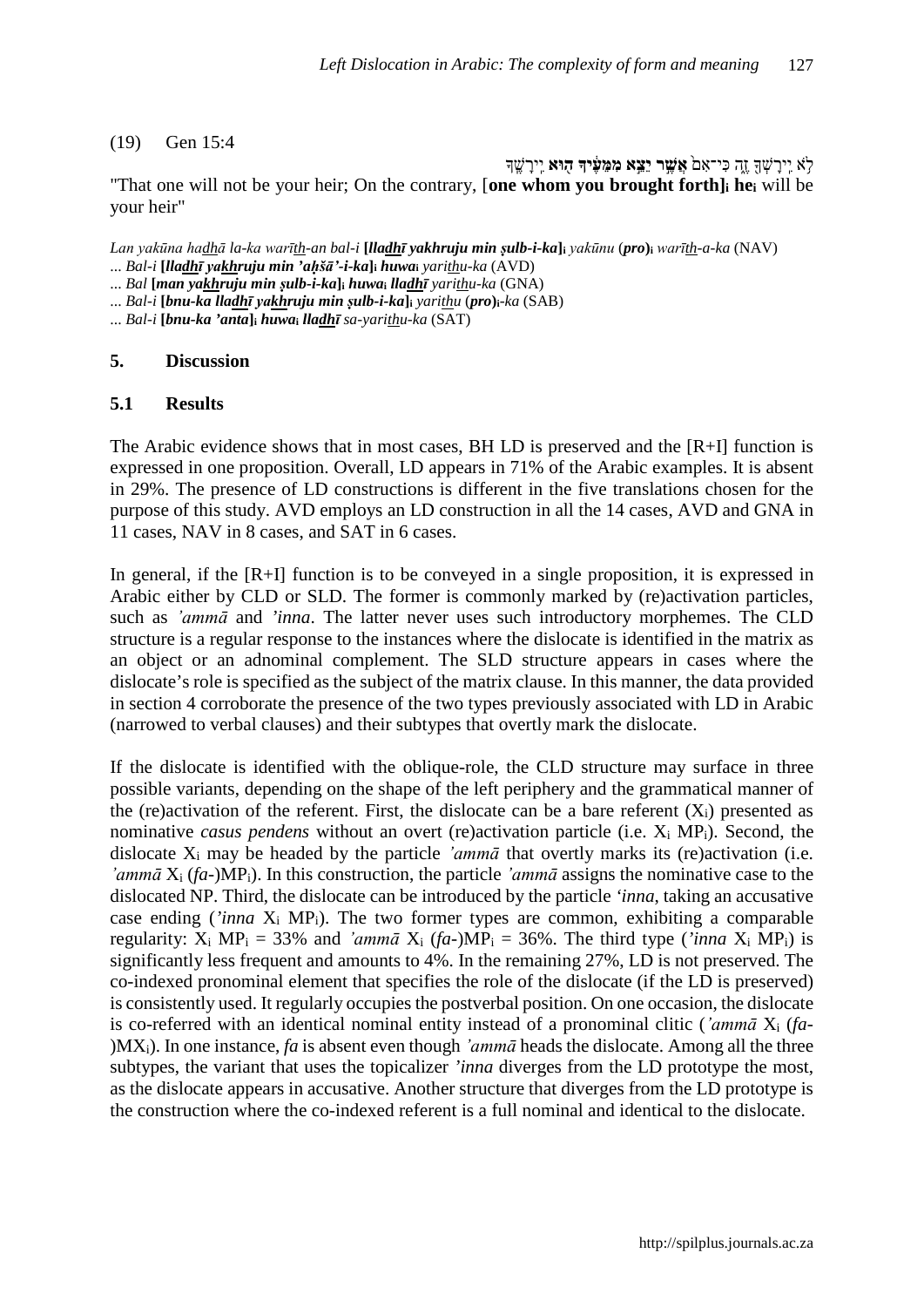If the dislocate corresponds to the subject of the matrix clause, LD is preserved in 68% of the examples. In such cases, the SLD construction may surface in two sub-types: in one type, the subject is overt  $(X_i P_i M)$ , in the other type, the subject is covert  $(X_i M(P_i))$ . The overt-subject variant displays a slightly higher frequency than the covert-subject variant, namely  $X_i P_i M =$ 40% and  $X_i M(P_i) = 28\%$ .<sup>[44](#page-17-0)</sup> In the remaining 32%, the LD construction is not employed. If the subject pronoun is overtly expressed, it always occupies the preverbal position. In all the instances of SLD, the dislocate appears as *casus pendens* failing to be additionally marked by *'ammā…fa* or *'inna*, which are common in the oblique-type or CLD. There are no instances of the use of the particle *fa* in SLD.

The limited evidence suggests that in the subject-referent LD type, the presence of an overt coindexed pronoun may be stimulated by two factors: the dislocate's discourse-pragmatic role is to provide focus and/or the dislocate is a complex and long sequence. [45](#page-17-1) In both cases, the pronoun is overt, being regularly located in the preverbal position. This, in turn, may suggest that (at least hypothetically) the overt pronoun may be used even if no focal function is involved or if, from the perspective of information structure, the presence of an LD construction is not necessary (e.g. the referent is discourse active and fully accessible). In such cases, the presence of an overt subject pronoun may rather be motivated by the length of the dislocate. [46](#page-17-2) The empirical information is summarized by the following table:

| $\mathbf{v}$<br>$\overline{\phantom{a}}$<br>. .<br><i>םרו</i> ט<br>$ -$<br>the contract of the contract of the contract of |  |  | $-$<br>÷N. |  | - |
|----------------------------------------------------------------------------------------------------------------------------|--|--|------------|--|---|
|----------------------------------------------------------------------------------------------------------------------------|--|--|------------|--|---|

| 6              |                                 | $X_i MP_i$                              |                                         |                                |                                         |
|----------------|---------------------------------|-----------------------------------------|-----------------------------------------|--------------------------------|-----------------------------------------|
| $\overline{7}$ | $\lim_{i \to \infty} X_i M P_i$ | $X_i MP_i$                              | $X_i MP_i$                              | $X_i MP_i$                     |                                         |
| 8              | $X_i MP_i$                      | $X_i MP_i$                              | $X_i MP_i$                              | $X_i MP_i$                     |                                         |
| 9              | 'inna $X_i MP_i$                | $X_i MP_i$                              | $X_i MP_i$                              | $X_i MP_i$                     |                                         |
| 10             |                                 | $X_i MP_i$                              | $X_i MP_i$                              |                                |                                         |
| 11             | 'ammā $X_i$ fa-MP <sub>i</sub>  | 'ammā X <sub>i</sub> fa-MP <sub>i</sub> | 'ammā X <sub>i</sub> fa-MP <sub>i</sub> | 'ammā X; MP;                   | $X_i MP_i$                              |
| 12             | 'ammā $X_i$ fa-MP <sub>i</sub>  | 'ammā $X_i$ fa-MP;                      | 'ammā $X_i$ fa-MP <sub>i</sub>          | 'ammā $X_i$ fa-MP <sub>i</sub> | 'ammā $X_i$ fa-MP <sub>i</sub>          |
| 13             |                                 | 'ammā X <sub>i</sub> fa-MP <sub>i</sub> | 'ammā X <sub>i</sub> fa-MP <sub>i</sub> |                                | 'ammā X <sub>i</sub> fa-MP <sub>i</sub> |
| 14             | 'ammā $X_i$ fa-MP <sub>i</sub>  | $X_i MP_i$                              | 'ammā X¦ fa-MP¦                         | 'ammā $X_i$ fa-MP <sub>i</sub> | 'ammā $X_i$ fa-M $X_i$                  |

| $i = oblique > CLD$ |  |
|---------------------|--|
|---------------------|--|

 $\overline{a}$ <sup>44</sup> Their relative frequency is 59% ( $X_i$  P<sub>i</sub>M) versus 41% ( $X_i$  M(P<sub>i</sub>))

<span id="page-17-1"></span><span id="page-17-0"></span><sup>&</sup>lt;sup>45</sup> If the dislocate's pragmatic function in the proposition is to provide focus, then the placement of the subject pronoun in the preverbal position is self-explanatory.

<span id="page-17-2"></span><sup>46</sup> In this paper, the correlation between the length of the subject and the presence of an overt pronoun before the verb is only suggested. Certainly, more data are necessary and larger corpora must be studied. The few examples analyzed in this article that point to this relationship are not sufficient to formulate a valid rule. However, the hypothesis concerning the connection between the subject's length and the presence of a resumptive subject pronoun, without being necessitated by the focal or [R+I] functions, may be supported by crosslinguistic evidence. I have noticed this connection in my own studies on Polish and Spanish. In Polish, if the subject is long, a resumptive subject pronoun is used despite the fact that it is discourse active and fully accessible, and a focal function is not involved. In contrast, if the subject is short (and it is discourse active and fully accessible), the presence of resumption is unnatural, unless the subject is in focus.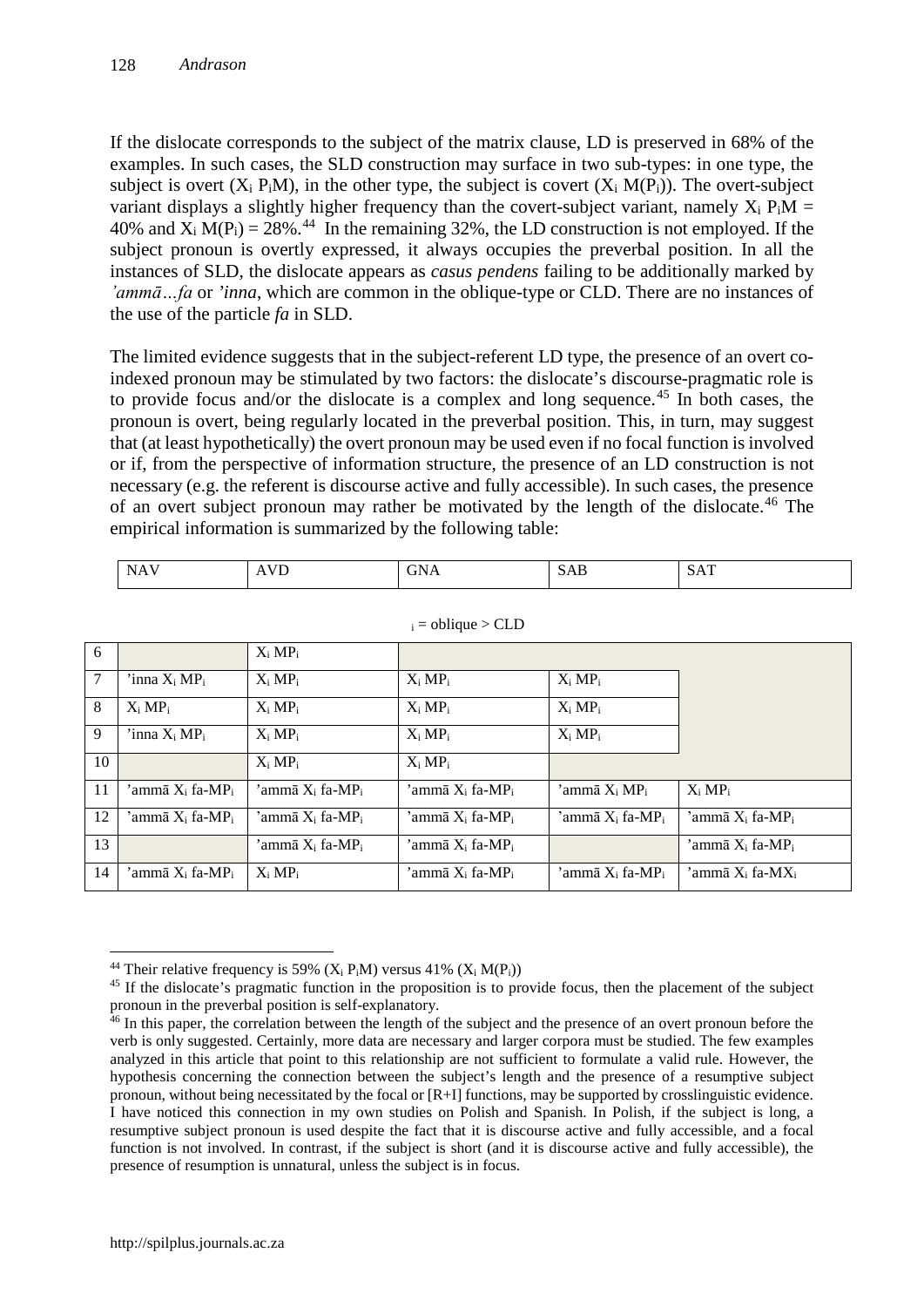$i =$  subject > SLD

| 15              | $X_i P_i M$  | $X_i P_i M$  | $X_i P_i M$ | $X_i P_i M$  |              |
|-----------------|--------------|--------------|-------------|--------------|--------------|
| 16              |              | $X_i M(P_i)$ |             | $X_i M(P_i)$ |              |
| $\overline{17}$ |              | $X_i M(P_i)$ |             | $X_i M(P_i)$ |              |
| 18              |              | $X_i P_i M$  | $X_i P_i M$ | $X_i P_i M$  | $X_i M(P_i)$ |
| 19              | $X_i M(P_i)$ | $X_i P_i M$  | $X_i P_i M$ | $X_i M(P_i)$ | $X_i P_i M$  |

**Table 1:** Arabic renderings of BH LD constructions that exhibit the  $[R+I]$  function<sup>[47](#page-18-0)</sup>

### **5.2 Mapping BH LD onto Arabic constructions**

The [R+I] function evident in BH LD constructions is rendered by a variety of Arabic forms: *casus pendens* CLD (Xi MPi), *'ammā* CLD (*'ammā* Xi (*fa*)-MPi), *'inna* CLD (*'inna* Xi MPi), overt-subject SLD  $(X_i P_i M)$  and covert-subject SLD  $(X_i M(P_i))$ .<sup>[48](#page-18-1)</sup> These forms approximate the structural LD prototype to distinct degrees. The type referred to as *casus pendens* or bare CLD is the closest match of the LD prototype, while *'ammā* CLD and *'inna* CLD comply with that prototype to a lesser extent. The last one, especially, seems to deviate from the prototype as it uses both an additional morpheme and requires an accusative ending on the dislocate.<sup>[49](#page-18-2)</sup> The covert-subject SLD type may also be regarded as diverging from the prototype since the coindexation between referents is not explicit. Overall, this divergence from the LD prototype is mainly related to the presence of additional particles (*'ammā* and *'inna*) and/or non-compliance with certain traits postulated for that prototype. Such absent traits can be an unmarked form of the dislocate (*casus pendens* or nominative) or a resumptive pronoun co-indexed with the dislocate.

Even though all these structures can be used to convey the [R+I] function and translate BH LD constructions, they are not synonymous. The lack of their total equivalence stems from the fact that each of these LD locutions has a slightly distinct functional (or semantic) potential if the form is envisaged in its totality. Merely speaking, even though the Arabic constructions mentioned above perform similar functions in certain contexts (as demonstrated by the translations studied in this paper), they also serve other and, sometimes, opposite purposes. As explained in section 3.4, some of them can express values different from those associated with LD (i.e. the [R+I] function). This "deviant" function is principally conditioned by the presence of additional elements (e.g. morphemes or particles) that have their own semantic, functional and/or pragmatic content. It is this content that potentially "infects" the meaning of the entire LD construction. Because of compositionality effects, it modifies the value of an LD construction in cases where it is employed to render the [R+I] function of the underlying BH text. Furthermore, this content associated with each particle distinguishes the Arabic LD constructions among themselves (in addition to other structural dissimilarities). It further

<span id="page-18-0"></span>**<sup>.</sup>** <sup>47</sup> The grey color represents cases where LD is not preserved in the Arabic translations. The numbers refer to the examples.

<span id="page-18-1"></span><sup>&</sup>lt;sup>48</sup> Two other varieties are also found: *'ammā*  $X_i$  *fa*-MP<sub>i</sub> and *'ammā*  $X_i$  *fa*-M $X_i$ .

<span id="page-18-2"></span><sup>&</sup>lt;sup>49</sup> It may, however, correspond to lexicalization (or the use of an 'additional' morpheme), which is attested across languages, e.g. in English "as far as *x* is concerned'. Such lexicalization may require the use of cases other than nominative and *casus pendens* (cf. *jeśli chodzi o* + genitive in Polish).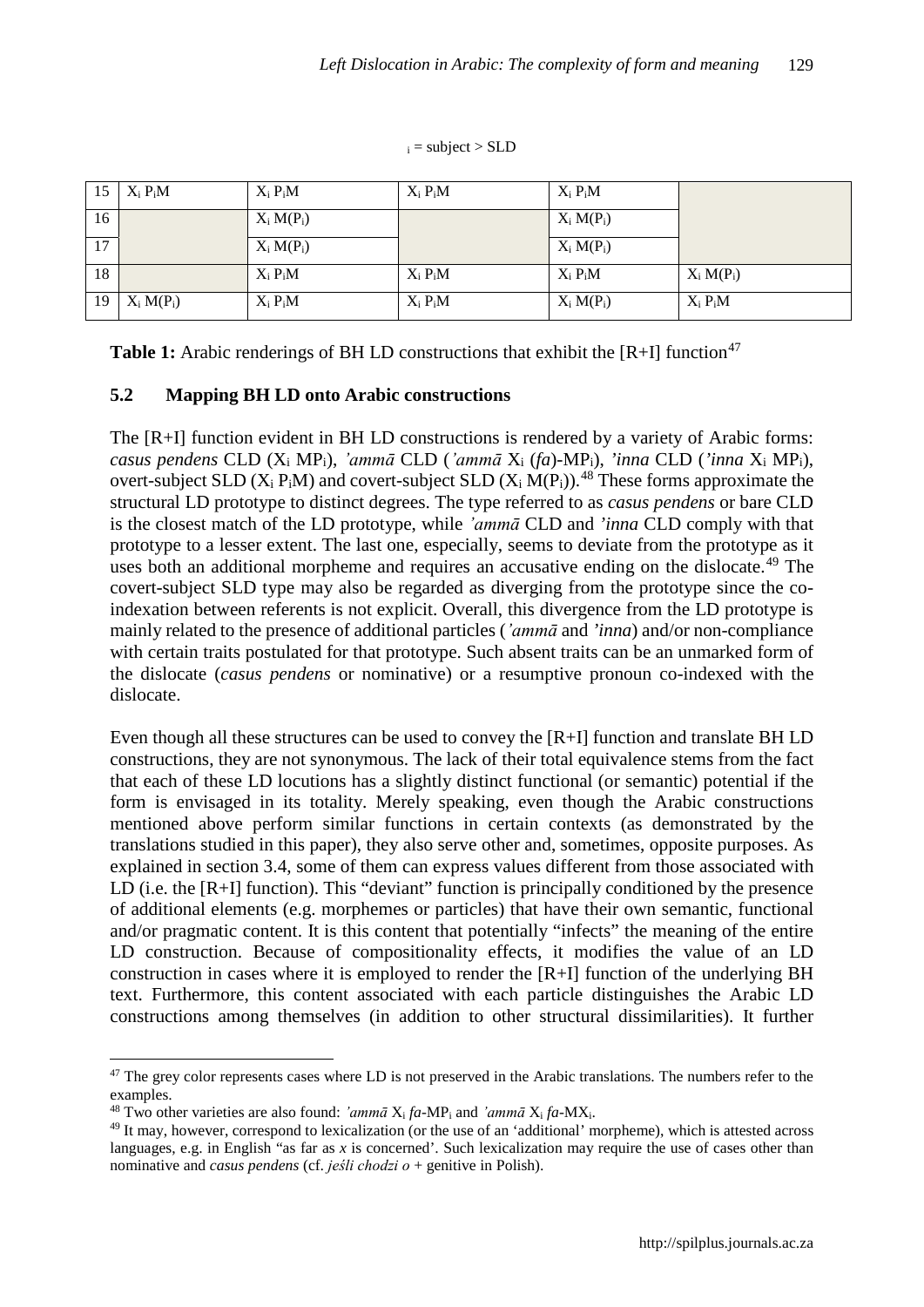removes some LD constructions from the LD prototype if one assumes the pairing of the prototype of form (LD) with the prototype of meaning (the [R+I] function). This is most evident if one compares a bare type of CLD with the varieties introduced by *'ammā* and *'inna*, as these two particles may also communicate functions for which a bare type LD is unmarked.<sup>[50](#page-19-0)</sup> A similar contrast exists between overt-subject SLD and the variant in which the subject is unexpressed.[51](#page-19-1)

When LD constructions that in BH express the [R+I] function are to be translated into Arabic, Arabic employs its own language-specific grammatical devices that are compatible with the [R+I] function. Since no two forms are entirely equivalent in two different languages (and/or in a single language), any Arabic structure that renders the BH original adds some additional information to the [R+I] function, found in the BH text. Arguably, the more formally distinct a given Arabic construction is from BH LD and from the LD prototype, the greater the extent of this additional "noise" seems to be. Thus, two forms that are compatible with the same semantic domain (as any of the Arabic LD constructions are) and that can be used in an identical or highly similar context, do not necessarily produce the same effect. Instead, each one "colors" the meaning expressed in that context by its own (inherent) semantic, functional and/or pragmatic potential.

# **5.3 LD and Fronting**

The evidence suggests that some of LD constructions may structurally and functionally overlap with F(ronting). As far as the structure is concerned, this overlap is mainly related to the pronominal element co-indexed with the dislocate.

First, the overt subject pronoun may appear in the preverbal position in cases where LD is topicannouncing. In these instances, the resumptive pronominal element does not communicate focus although it appears in the position typically associated with focus (cf. example 15). The use of the resumptive element is rather motivated by syntax, particularly the length of the dislocate. However, the same structure can be used to render a focus-announcing type of LD. Consequently, under certain conditions, topic-announcing and focus-announcing SLD may exhibit analogous structures in Arabic. This, in turn, means that the presence of an overt pronoun in the preverbal position in SLD in Arabic is not a conclusive indicator of its focal role, typically associated with F.<sup>[52](#page-19-2)</sup>

Second, there are cases where the dislocate is not "resumed" by an overt subject pronoun in SLD. Accordingly, the surfacing structure could be viewed as identical to  $F<sup>53</sup>$  $F<sup>53</sup>$  $F<sup>53</sup>$ . That is, on certain

 $\overline{a}$ 

<span id="page-19-0"></span><sup>50</sup> In section 3.3, it was pointed out that *'ammā* can function as a thematizer and/or topicalizer and *'inna* may act as a focus marker and topicalizer.

<span id="page-19-1"></span><sup>&</sup>lt;sup>51</sup> An overt-subject SLD can also communicate a focal function (see section 5.3 below).

<span id="page-19-3"></span><span id="page-19-2"></span><sup>&</sup>lt;sup>52</sup> Compare the case of Xhosa discussed in this volume (Andrason and Visser 2016).<br><sup>53</sup> According to Aoun, Benmaoun and Choueiri (2010: 203–209) LD is distinguishable in Arabic from the fronting construction by the following traits: fronting preserves the case marking of the corresponding gap on the entity in the left periphery (*Fāṭimat-u l-wardat-a 'a'ṭā-ha saalim-un* 'Fatima, the ROSE Salim gave her') while LD generally bears nominative; fronting triggers obligatory subject – verb inversion (*kitāb-an 'ištarat zaynab-u* 'It is a book that Zaynab bought'); in fronting, the dislocate can be indefinite while LD must be definite (*qaṣīdat-un 'allafa 'omar* 'A poem, Omar wrote'); fronting is not limited to NPs but also concern PP, VP and AP; there is only one focused (fronted) phrase in a clause, while there may be multiple dislocate elements in LD; a fronted element is related to a gap inside the clause, while the dislocate in LD is related to a co-indexed pronominal; the fronted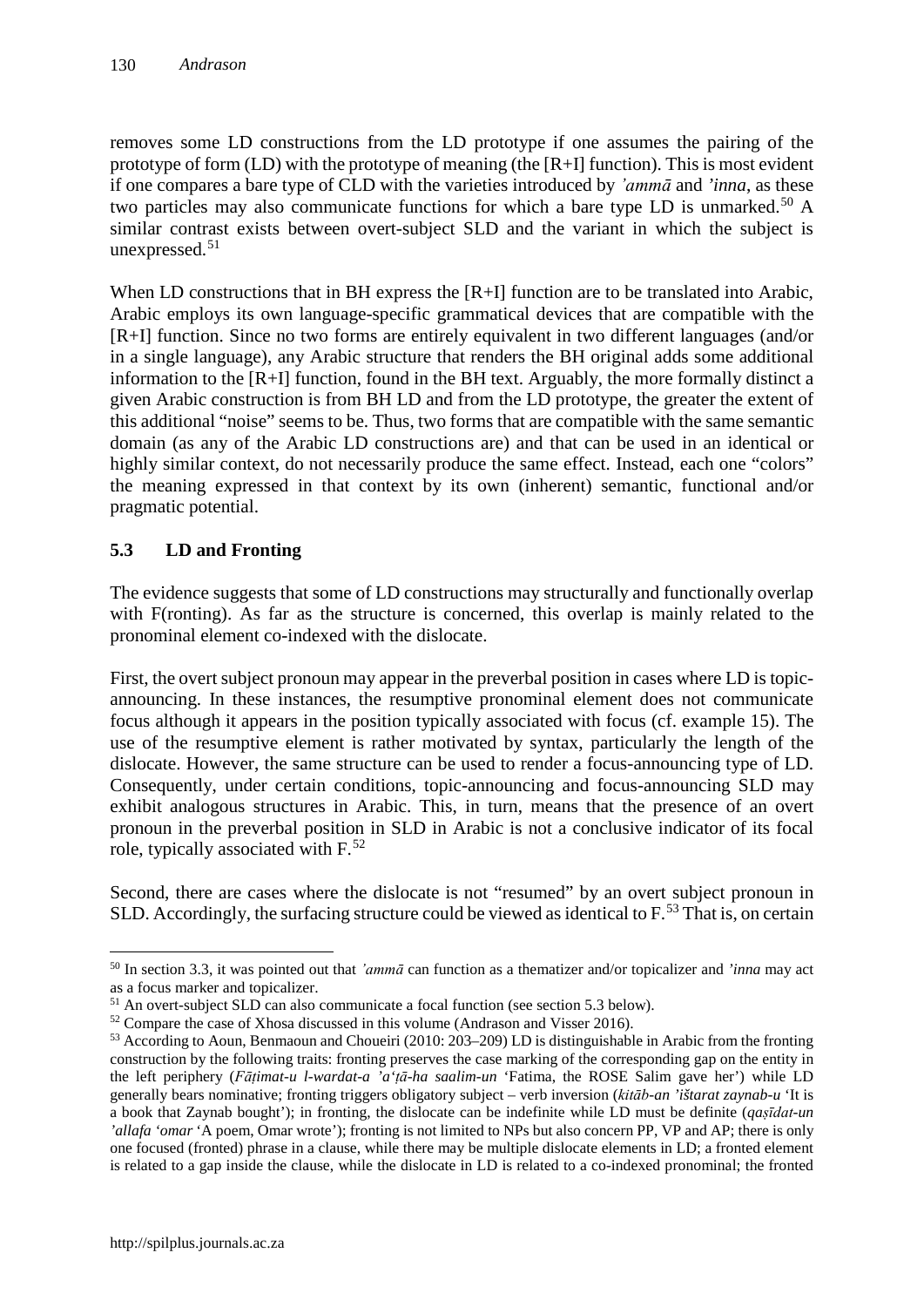occasions, the focal or topical functions, which are regularly expressed by  $F$ , and the  $[R+I]$ function, which is typically associated with LD, may resort to the same construction.<sup>[54](#page-20-0)</sup> It is only the wider information structure and/or the larger discourse that enable us to discern the correct interpretation, i.e. either as focus/topic (thus F) or [R+I] (thus LD).<sup>[55](#page-20-1)</sup> This of course can be achieved under the assumption of the pairing of the prototype of structure with the prototype of meaning. While CLD seems to be clearly distinguishable from F (in CLD the use of a coindexed resumptive pronoun is obligatory), SLD is less so. In cases where the left element is indefinite, only F is possible if the overt resumptive pronoun is absent: *šay'un jā'a bi-ka* 'SOMETHING has brought you' (Wright 1964: 263) or *baqarat-un takallamat* 'an OX has spoken' (ibid.). However, if the left-element is definite two readings are possible: one with the covert resumptive subject pronoun (SLD) *Zayd-un māta* '[As for Zayd]i (hei) died' and the other with no resumption (F) '[It was] ZAYD [who] died' (Wright 1964:  $255$ ).<sup>[56](#page-20-2)</sup> In various cases, this ambiguity can be clarified because of a specific function conveyed by the construction, i.e. focus/topic or [R+I]. If the pronoun subject is expressed overtly, one deals with LD, especially if the dislocate is short: [57](#page-20-3) *Zayd-un māta huwa* '[As for Zayd]i hei died' (Wright 1964: 255) or *Zayd-un ḥadhara huwwa wa 'aliyy-un* '[Zayd]i, hei and Ali came' (Abdel Razaq 2011: 48).

F and LD can also overlap with respect to their function. Namely, in cases where the idea of contrast is to be expressed, both F and LD structures can be used. Compare *wa-qawm-un qāla – wa-qawm-un qāla* 'some say – others say' (Wright 1964: 263) and *'ammā Zayd-un fa-māta wa-'ammā 'umar-u fa-ḥayya* 'Zayd died – Umar lived' (Wright 1964: 255). The former sentence is an unequivocal case of  $F -$  according to the standard definitions of  $F$  and  $LD$ , only F can concern an indefinite NP. The latter sentence constitutes an example of LD (specifically, SLD with an overtly marked (re)activation of the referent).<sup>[58](#page-20-4)</sup> In some situations, this overlap between LD and F may render the categorical distinction of the two constructions fuzzy.

<u>.</u>

element necessarily follows the dislocate; the prototypical function of fronting is focus while the prototypical function of LD is [R+I] (this statement does not hold true for BH where the typical function of fronting is topic shift); fronting is sensitive to island constraints, whereas LD is not.

<span id="page-20-0"></span><sup>54</sup> Consequently, the presence of the resumptive pronoun and/or its lack cannot be treated as decisive in distinguishing between LD ([R+I]) and F (focus/topic), even though the former case characterizes LD while the latter is typical of F. On the one hand, there are cases of LD where the resumptive pronoun is not overtly expressed (covert-pronoun SLD). On the other hand, there are cases where the resumptive pronoun can be used but LD and [R+I] do not need to be involved, as the use of the pronoun may, at least to a certain degree, be conditioned by the length of the "to-the-left" element.

<span id="page-20-2"></span><span id="page-20-1"></span><sup>&</sup>lt;sup>55</sup> Another indicator can be intonation.<br><sup>56</sup> According to the standard generative view, this sentence would be a case of LD. However, even by using the generative argumentation, this example could be regarded as ambiguous. Namely, LD is typically postulated on the ground of full agreement (cf. section 3.2). This is evident for plural referents, as there would be a full agreement with the verb if the nominal precedes the verb. However, for a singular referent, it is difficult to conclude whether one deals with a full or partial type of agreement, since the partial agreement reduces the feature of plurality to the singular. In other words, the full and partial agreements exhibit exactly the same form in the singular.

<span id="page-20-3"></span><sup>&</sup>lt;sup>57</sup> If the dislocate is long the pronoun may be used as a void resumptive, i.e. resumptive necessitated by syntax rather than pragmatics. In fact, this structure can be used in cases where the [R+I] function is conveyed. Thus, although the form of the expression would be identical to an overt-subject SLD  $(X_i, S_i, M)$ , it would not be a case of LD under the assumption of the paring of form (LD) and meaning (the [R+I] function).

<span id="page-20-4"></span><sup>&</sup>lt;sup>58</sup> The overlap of F and LD with respect to a contrastive function seems to be a more universal phenomenon (see Lambrecht 1994: 292–296; Westbury 2014: 88–89, 148–151, 159, 174–175, 291–192 and 198–200). It is significant that in an exemplary case found in Deuteronomy 18.14 (Westbury 2014: 327–328), all the Arabic translations use the *'ammā* CLD expression, which is also used to render the topic-announcing BH LD (cf. Andrason and Visser 2016; Andrason 2016b).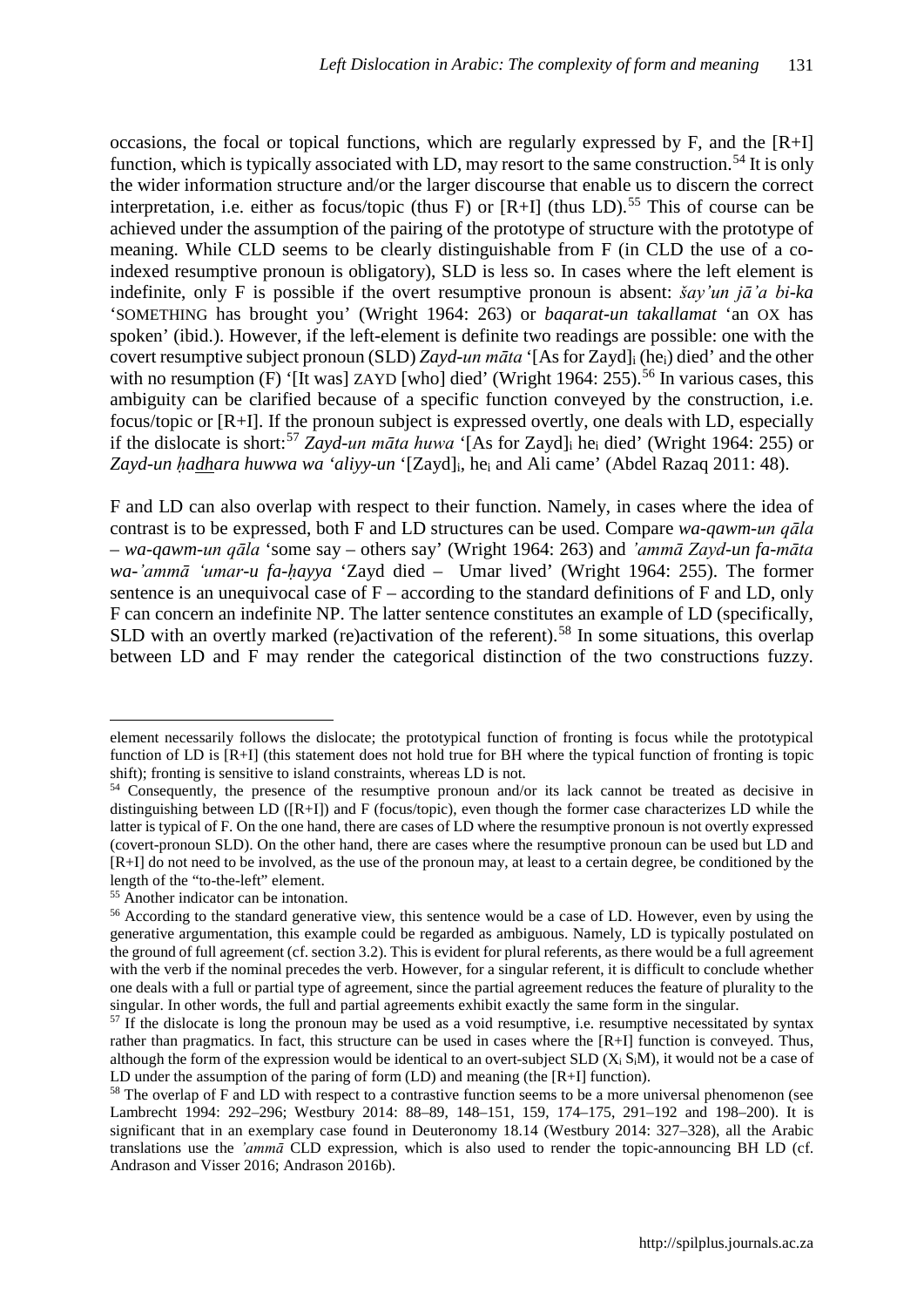Overall, the less prototypical and iconic a given LD form is, the more exposed to other functions – and thus to overlap with other categories – it is.

### **5.4 Complexity and fuzziness**

The evidence demonstrates the complexity of the relationship between form(s) (the LD constructions) and meaning(s) (the [R+I] function). Forms and meanings overlap and differ, delivering a network of unimaginable intricacy.

In general terms, the relationship between form and meaning is as 'many-to-many' – one meaning is mapped onto various forms and one form maps various meanings.<sup>[59](#page-21-0)</sup> This renders forms and meanings found in a language less neat, graspable and definable than is usually postulated in linguistic models. A great bulk of this complexity stems from the fact that a construction can express different meanings and that a meaning can be encoded by different constructions. It also derives from the fact that realistic (language-specific) constructions match formal and functional prototypes only to a certain degree.

As each construction has a complex internal content (be it semantic, functional and/or pragmatic) and a composite structural configuration (being composed of several atomic elements), it relates to other constructions in a different manner. Because of this dissimilar connectivity, the systemic status of any two constructions is always distinct. Thus, they are never entirely identical.

The relationship of forms and meanings has three main effects. First, as a grammatical construction diverges from the structural prototype associated with a given meaning, it is "exposed" to other meanings. Second, constructions that are compatible with a given meaning, regularly color that meaning by their own properties contained in their broadly understood semantic potential. Third, as is the case of a structural prototype, which is an abstract and idealized construct, the meaning to be activated can be viewed as an abstract and idealized semantic domain. In realistic instances, it will always be "infected" by the noise that is produced by the semantic potential of the employed constructions.

The only manner to deal with the infinite complexity of forms and meanings is to adopt a fuzzy perspective, typical of studies of complex systems. That is, one postulates a few robust and salient prototypes and, by using the idea of family resemblance, navigates through a vast number of transition-phases in which realistic exemplars are found. Even though prototypes are abstract and, to a degree, arbitrary, they are necessary to comprehend and explain reality, be it linguistic or extra-linguistic. However, prototypes are not discrete, neat and static boxes containing realistic elements, such as forms and meanings. Their role is rather to demarcate the extents of continua within which realistic forms and meanings exist. As reality is infinitively complex, language cannot be viewed (even in models) as neat and tidy. Its components cannot be separated by crisp boundaries. Boundaries in realistic systems are fuzzy. Reality is full of transition phases – it is "messy".

Consequently, instead of classifying realistic constructions as either LD or non-LD, one should rather determine their location on the continuum that links the LD prototype to its opposite or

 $\overline{a}$ 

<span id="page-21-0"></span><sup>59</sup> Many-to-many relationships are typical or complex systems (cf. Bishop 2010:123 and Moreno, Ruiz-Mirazo, and Barandiaran 2011:327).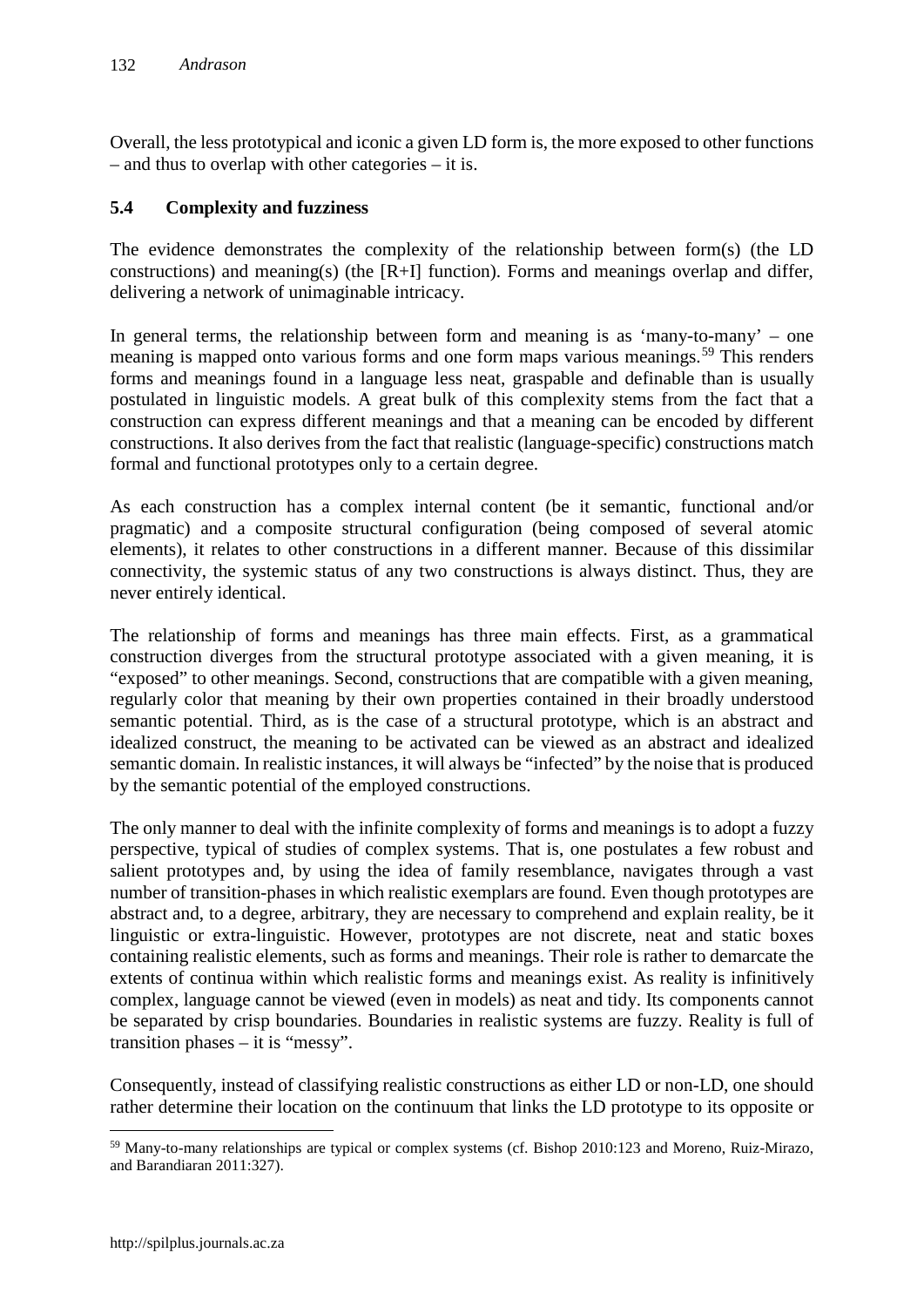to a distinct category (e.g. F). This continuum includes constructions that match the LD prototype and those that do not comply in any aspect with the LD prototype, through a gamut of transition-phase constructions that comply with that prototype to a certain degree. The gradual scale of belonging and non-belonging not only concerns the LD structure, but may also be used to study the information typically associated with LD, i.e. the [R+I] function. Realistic constructions can be viewed as more or less prototypical expression of the [R+I] function depending on their intrinsic properties (semantic, functional and pragmatic potential). Given the close connection of forms and meanings, the two continua are related.

Additionally, this representation presupposes a stage where a construction exhibits an intermediate profile. At this stage, a construction mixes properties characteristic of the two extreme poles of the continuum and, thus, of the two prototypes (e.g. LD and F). In such cases, the taxonomical status of a construction is transitory.

### **6. Conclusion**

This paper analyzed the expressions of the  $[R+I]$  function in Arabic, if this function was to be expressed in a single proposition. The evidence reveals a great complexity of LD as far as its formal/functional properties and relationships to other forms and functions are concerned.

In accordance with the underlying BH text and typological tendency, the  $[R+I]$  function is usually conveyed by a set of LD constructions that are more or less iconic and that comply with the LD prototype to a lesser or greater extent. These constructions are: CLD (with its three variants depending on the properties of the dislocate: a bare *casus pendens* NP, an NP marked by an overt (re)activation marker *'ammā*, and an NP introduced by *'inna*) and SLD (with its two subtypes depending on the fact whether the subject pronoun is overtly expressed or not).

The data demonstrate that some LD constructions are formally similar to other constructions associated with distinct meanings or functions. Moreover, certain LD constructions may overlap functionally with other constructions, and may thus be used to encode other types of information. This formal and functional overlap is most evident if LD is compared to F.

Furthermore, the presence of some features that usually seem to be viewed as decisive for classifying a construction as LD need not be crucial to LD to occur. Inversely, the lack of a prototypical feature does not mean that a construction should be defined as a distinct category. For instance, the presence of resumption does not necessarily imply LD, and its absence does not automatically trigger F. This formal and functional overlap is a typical effect of language complexity.

This complexity can arguably be dealt with if the system of forms and meanings is understood not as neat and tidy, but as fuzzy, i.e. built around idealized prototypes and connected via "smooth" transition phases.

Although this study has shed some new light on LD constructions in Arabic, it has its own limitations. The most evident is the extent of the analyzed corpus. I discussed only fourteen BH examples and 70 Arabic tokens (14 x 5 translations). Even though certain tendencies have been revealed and the cases studied in this paper constitute a promising testing sample, the corpus cannot be viewed as representative and the proposed principles cannot be regarded as definitive.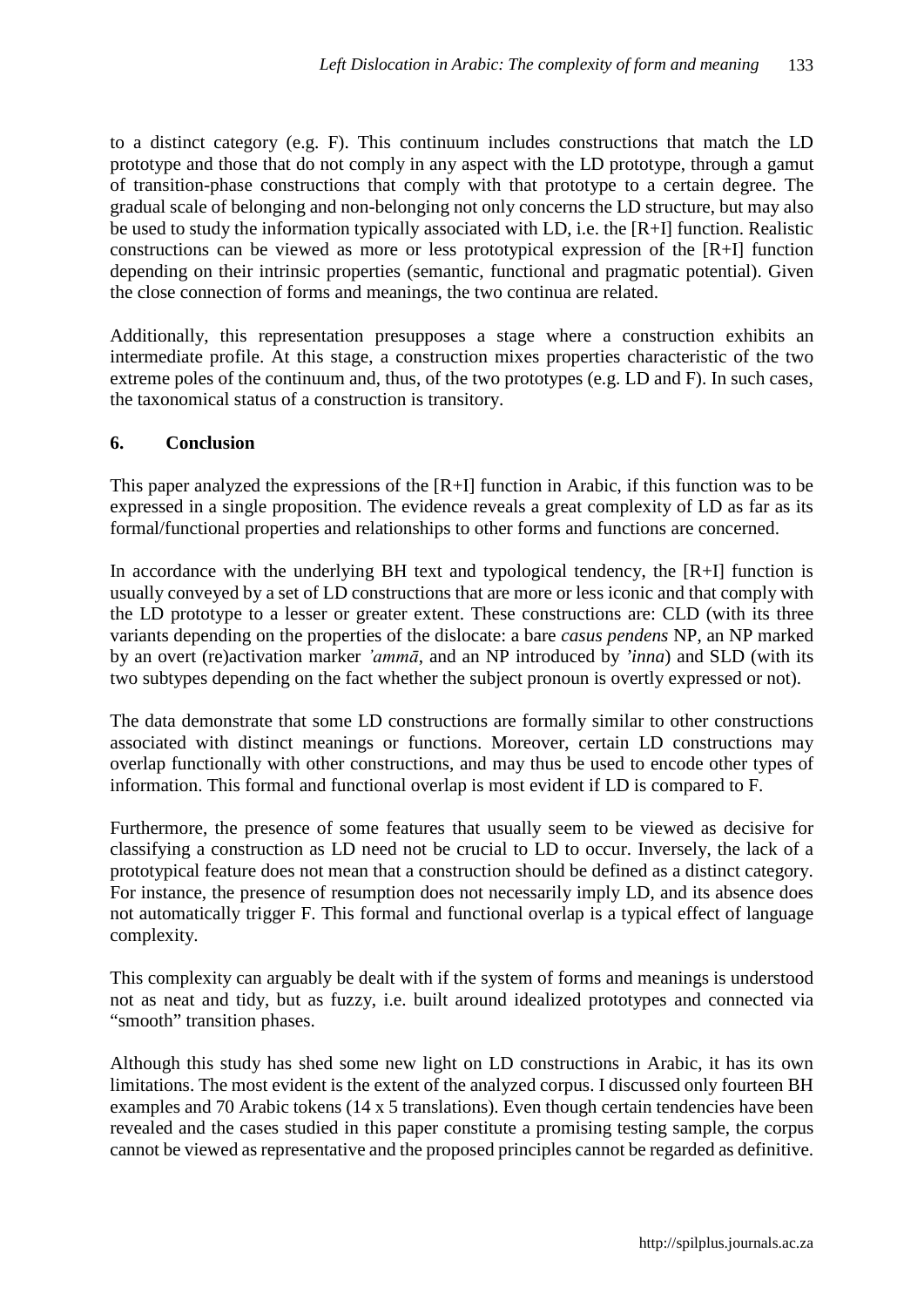Accordingly, more extensive corpus analyses are need. Additionally, this paper indicates the necessity for a more in-depth study concerning the relation between LD and F (and between [R+I] and topic/focus).

### **References**

Abdel-Razaq, I. 2011. *Who is What and What is Who: The Morpho-syntax of Arabic WH*. PhD dissertation, University of London.

Abdel-Razaq, I. 2015. *Who is What and What is Who: the Morphosyntax of Arabic WH* Cambridge: Cambridge Scholars Publishing.

Alexiadou, A. 2006. Left dislocation (including CLLD). In M. Everaert and H. C. van Riemsdijk (Eds.) *Blackwell's Companion to Syntax, Vol. 2*. Malden, MA: Blackwell. pp. 669– 699.

Alexopoulou, T., E. Doron and C. Heycock. 2004. Broad subjects and clitic-left dislocation. In D. Adger, C. De Cat and G. Tsoulas (Eds.) *Peripheries: Syntactic Edges and their Effects*. Dordrecht: Kluwer. pp. 329–358.

Andrason, A. 2016a. *A Complex System of Complex Predicates: Tense, Taxis, Aspect and Mood in Basse Mandinka from a Grammaticalization and Cognitive Perspective.* PhD dissertation, Stellenbosch University.

Andrason, A. 2016b. To resume or not to resume: Some remarks on 'resumption' in left dislocation constructions in Polish, and its relevance for Biblical Hebrew. *Stellenbosch Papers in Lingusitics Plus* 50. 185–199.

Andrason, A. and M.W. Visser. 2016. The mosaic evolution of Left Dislocation in Xhosa. *Stellenbosch Papers in Lingusitics Plus* 50. 139–158.

Aoun, J. and E. Benmamoun 1998. Minimality, reconstruction and PF movement. *Linguistic Inquiry* 29. 569–592.

Aoun, J., E. Benmamoun and L. Choueiri. 2010. *The Syntax of Arabic*. Cambridge University Press.

Aoun, J. and L. Choueiri. 2000. Epithets. *Natural Language and Linguistic Theory* 18. 1–39.

Anghelescu, N. 2009. Theme/Rheme. In K. Versteegh (Ed.) *Encyclopedia of Arabic Language and Linguistics*. *Vol. 4.* Leiden: Brill. pp. 484–487.

Appleyard, D. 2008. Personal pronoun (Standard Arabic). In K. Versteegh (Ed.) *Encyclopedia of Arabic Language and Linguistics. Vol 3*. Leiden: Brill. pp. 588–593.

Bahloul, M. 2008. *Structure and Function of the Arabic Verb*. London: Routledge.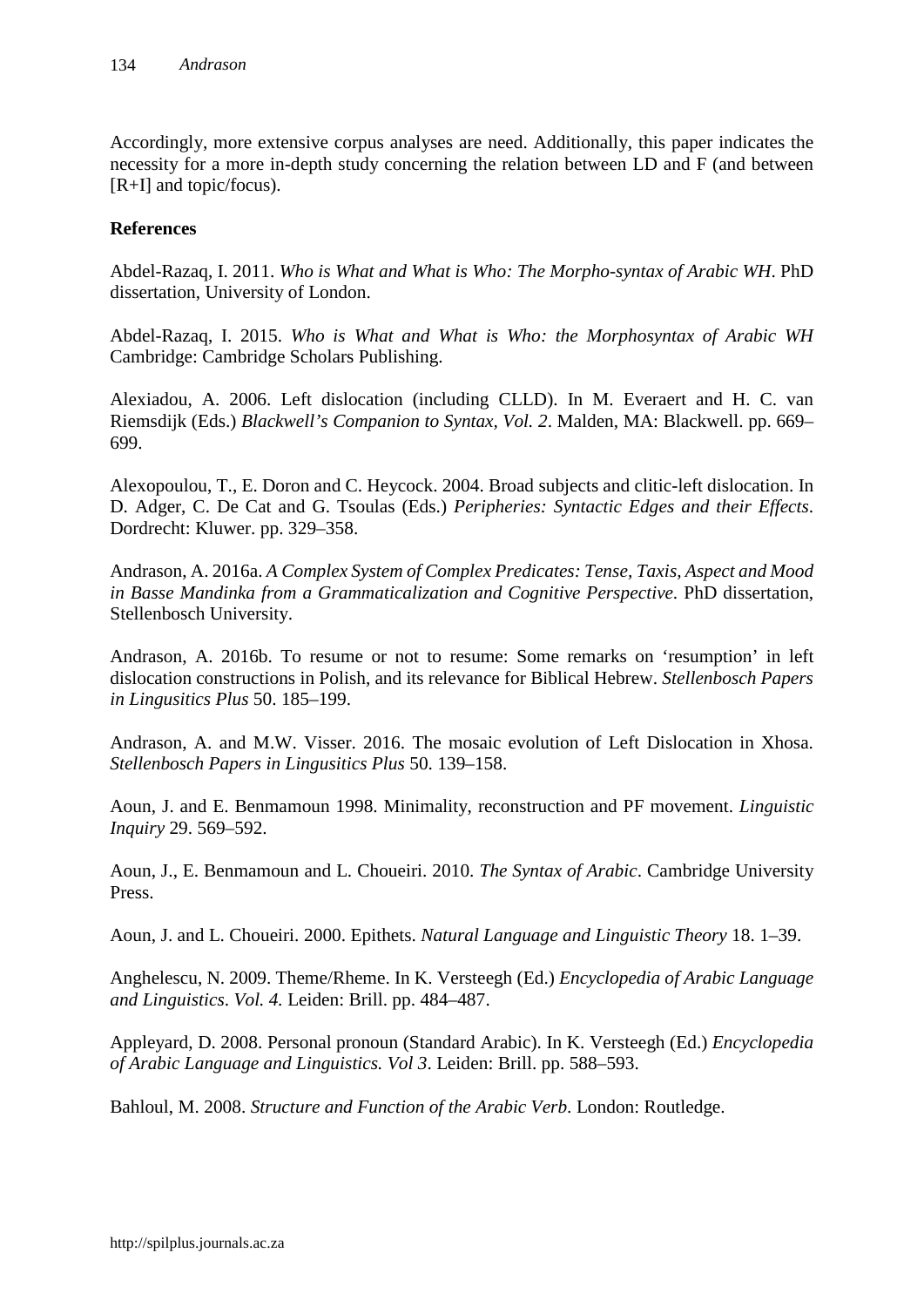Bastardas-Boada, A. 2013. Sociolinguistics: towards a complex ecological view. In À. Massip-Bonet and A. Bastardas-Boada (Eds.) *Complexity Perspectives on Language, Communication and Society*. Heidelberg: Springer. pp. 15–34.

Bishop, R. 2011. Metaphysical and epistemological issues in complex systems. In C. Hooker (Ed.) *Philosophy of Complex Systems*. Amsterdam: Elsevier. pp. 105–136.

Bravmann, M. M. 1953. *Studies in Arabic and General Syntax*. Cairo: Institut Français d'Archéologie Orientale.

Bybee, J. 2010. *Language, Usage and Cognition*. Cambridge: Cambridge University Press.

Cantarino, V. 1975. *Syntax of Modern Arabic Prose: The Expanded Sentence*. Bloomington: Indiana University Press.

Croft, W. 2003. *Typology and Universals*. Cambridge: Cambridge University Press.

Croft, W. and D. Cruse. 2004. *Cognitive Linguistics*. Cambridge: Cambridge University Press.

Cuykens, H. and B. Zawada. 2001a. Introduction. In H. Cuykens and B. Zawada (Eds.) *Polysemy in Cognitive Linguistics*. Amsterdam: John Benjamins. pp. i–xxvii.

Cuykens, H. and B. Zawada. (Eds.) 2001b. *Polysemy in Cognitive Linguistics*. Amsterdam: John Benjamins.

Dahlgren, S. O. 1998. *Word Order in Arabic*. Gothenburg: Acta Universitatis Gothoburgensis.

Dahlgren S. O. 2007. Focus. In K. Versteegh (Ed.) *Encyclopedia of Arabic Language and Linguistics. Vol 2*. Leiden: Brill. pp. 113–116.

Dahlgren, S. O. 2009. Topicalization. In K. Versteegh (Ed.) *Encyclopedia of Arabic Language and Linguistics. Vol 4*. Leiden: Brill. pp. 501–508.

Demirdache, H. 1997. Dislocation, resumption and weakest crossover. In E. Anagnostopoulou, H. van Riemsdijk and F. Zwarts (Eds.) *Materials on Left-Dislocation*. Amsterdam: John Benjamins. pp. 193–231.

Dik, S. 1980. *Studies in Functional Grammar*. London: Academic Press.

Edzard, L. 2013. The philological approach to Arabic grammar. In J. Owens (Ed.) *The Oxford Handbook of Arabic Linguistics*. Oxford: Oxford University Press. pp. 165–184.

Eisele, J. 2006. Argument. In. K. Versteegh (Ed.) *Encyclopedia of Arabic Language and Linguistics. Vol 1*. Leiden: Brill. pp. 182–1 87.

El-Yasin, M. K. 1985. Basic word order in Classical Arabic and Jordanian Arabic. *Lingua* 65. 107–122.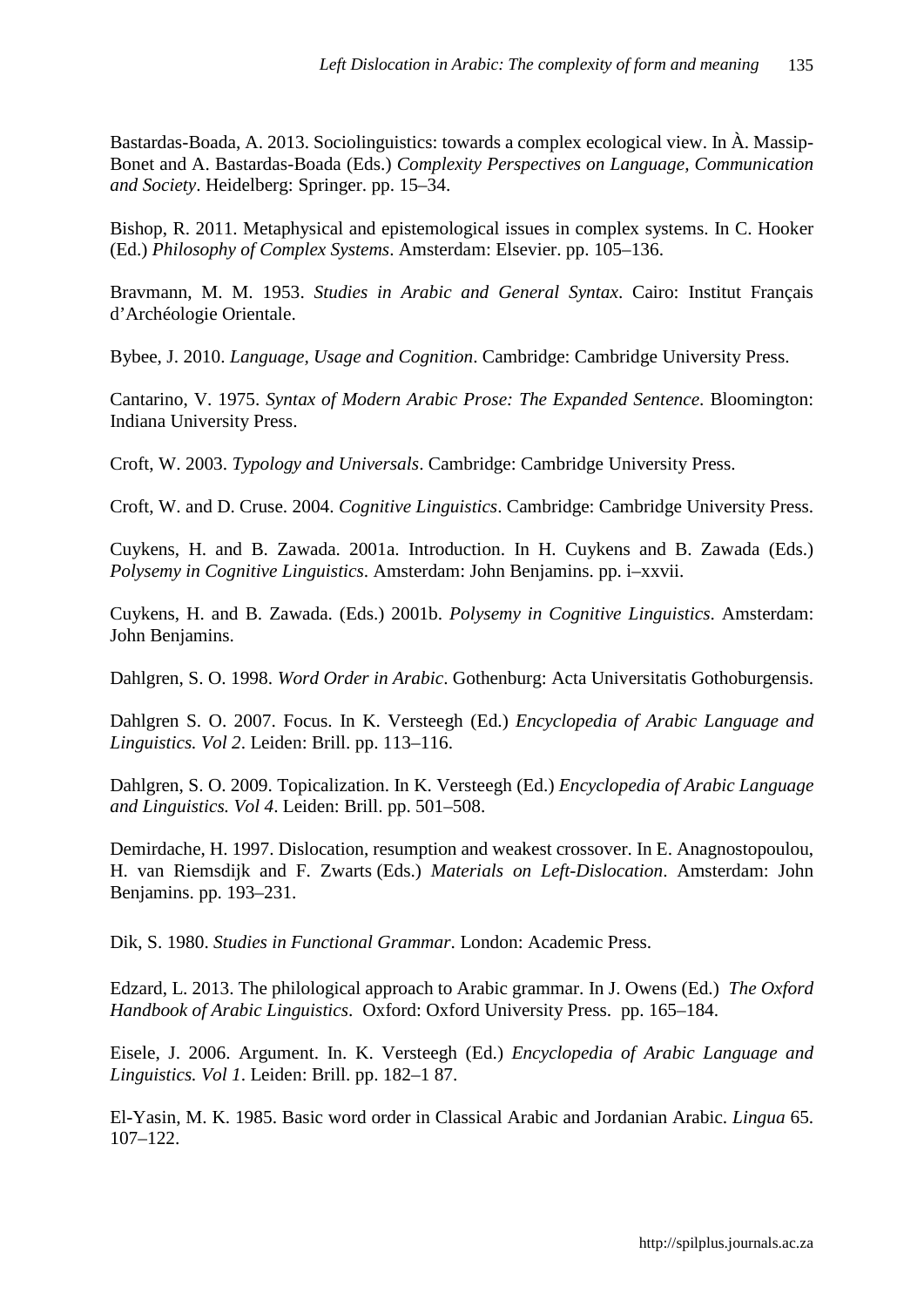Evans, V. and M. Green. 2006. *Cognitive Linguistics: An Introduction*. Edinburgh: Edinburgh University Press.

Geeraerts, D. 2006. *Words and Other Wonders: Papers on Lexical and Semantic Topics*. Berlin: Mouton de Gruyter.

Fakhri, A. 2006. Discourse analysis. In K. Versteegh (Ed.) *Encyclopedia of Arabic language and Linguistics. Vol 1*. Leiden: Brill. pp. 647–653.

Falkum, I. and A. Vicente. 2015. Polysemy: current perspectives and approaches. *Lingua* 157.  $1-16.$ 

Farghal, M. 1986. *The Syntax of Wh-questions and Related Matters in Arabic*. PhD dissertation, Indiana University.

Fassi-Fehri, A. 1993. *Issues in the Structure of Arabic Clauses and Words*. Dordecht: Kluwer.

Geeraerts, D., S. Grondelaers and P. Bakema. 1994. *The Structure of Lexical Variation. Meaning, Naming, and Context*. Berlin: Mouton de Gruyter.

Glyn, D. 2010. Corpus-driven cognitive semantics introduction to the field. In D. Glyn and K. Fischer (Eds.) *Quantitative Methods in Cognitive Semantics: Corpus-Driven Approaches*,. Berlin: De Gruyter Mouton. pp. 1–41.

Gully, A. 1995. *Grammar and Semantics in Medieval Arabic: A Study of Ibn-Hisham's*  'Mughni l-Labib'. Richmond: Curzon Press.

Haywood, J. A. and H. M. Nahmad. 1965. *A New Arabic Grammar*. London: Lund Humphries.

Kammensjö, H. 2006. Connectives. In K. Versteegh (Ed.) *Encyclopedia of Arabic Language and Linguistics. Vol 1*. Leiden: Brill. pp. 470–477.

Khalil, E. 2000. *Grounding in English and Arabic News Discourse*. Amsterdam: John Benjamins.

Khan, G. 1988. *Studies in Semitic Syntax*. Oxford: Oxford University Press.

Kinberg, N. 1985. Adverbial clauses as topics in Arabic: Adverbial clauses in frontal position separated from their main clauses. *Jerusalem Studies in Arabic and Islam* 6. 353–416. (Reprinted in L. Kinberg and K. Versteegh. (Eds.) 2001. *Studies in the Linguistic Structure of Classical Arabic*. Leiden: Brill. pp. 43–102.)

Lambrecht, K. 1994. *Information Structure and Sentence Form: Topic, Focus, and the Mental Representations of Discourse Referents*. Cambridge: Cambridge University Press

Lambrecht, K. 2001. Dislocation. In M. Haspelmath, E. Konig, W. Oesterreicher and W. Raible (Eds.) *Typology and Language Universals. Vol. 2*. Berlin: de Gruyter. pp. 1050–1078.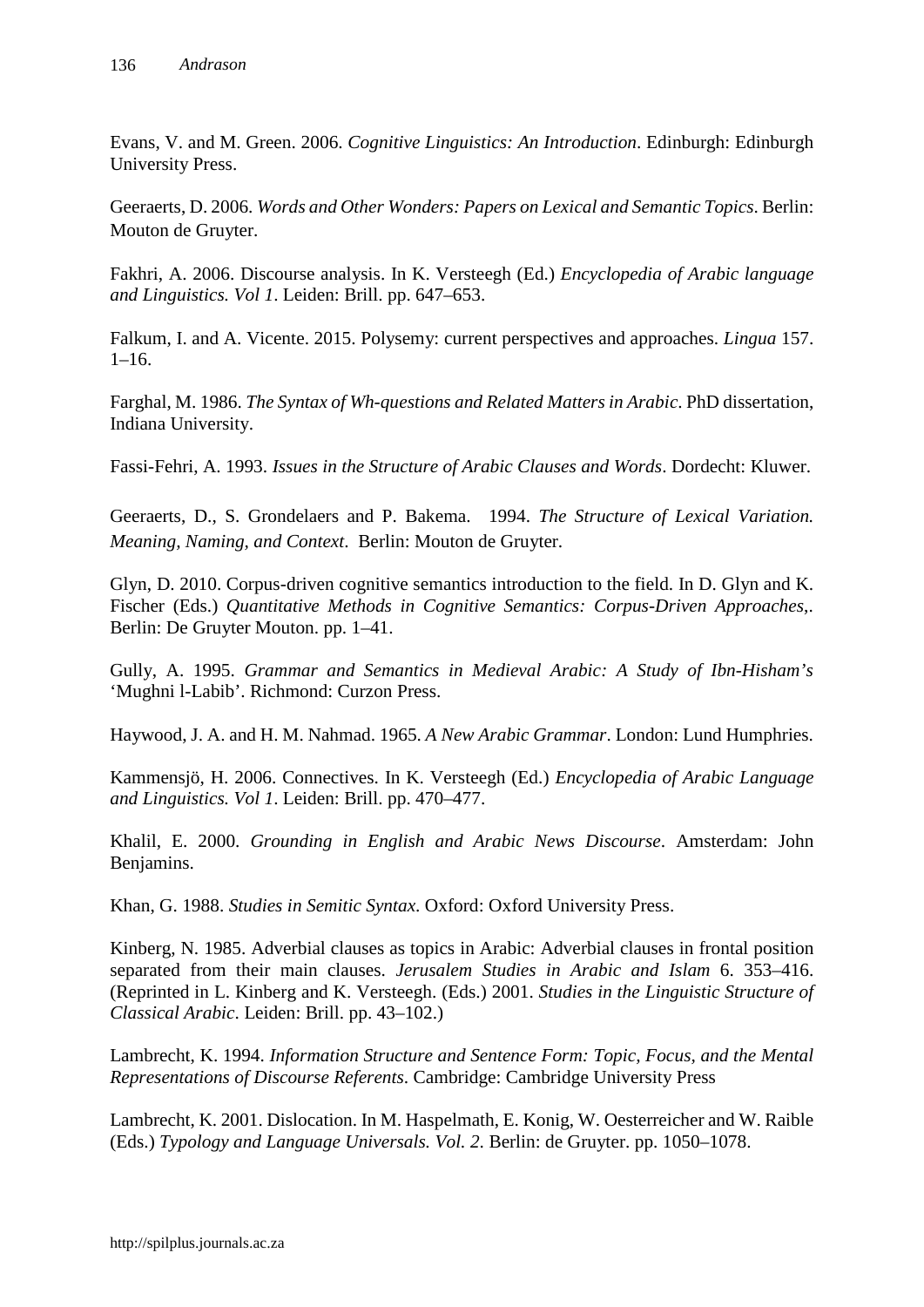LeTourneau, M. 2006. Case theory. In K. Versteegh (Ed.) *Encyclopedia of Arabic Language and Linguistics. Vol 1*. Leiden: Brill. pp. 347–353.

McCarus, E. 2008. Modern Standard Arabic. In K. Versteegh (Ed.) *Encyclopedia of Arabic Language and Linguistics. Vol 3*. Leiden: Brill. pp. 238–262.

Moreno, A., K. Ruiz-Mirazo, and X. Barandiaran 2011. The impact of the paradigm of complexity on the foundational frameworks of biology and cognitive science. In C. Hooker (Ed.) *Philosophy of Complex Systems*. Amsterdam: Elsevier. pp. 311–334.

Moutaouakil, A. 1989. *Pragmatic Functions in a Functional Grammar of Arabic*. Dordrecht: Foris.

Moutaouakil, A. 2007. Functional Grammar. In K. Versteegh (Ed.) *Encyclopedia of Arabic Language and Linguistics. Vol 2.* Leiden: Brill. pp. 143–150.

Mufwene, S. 2013. The emergence of complexity in language: An evolutionary perspective. In À. Massip-Bonet and A. Bastardas-Boada (Eds.) *Complexity Perspectives on Language, Communication and Society*. Heidelberg: Springer. pp. 197–218.

Mughazy, M. 2009. Relative clause. In K. Versteegh (Ed.) *Encyclopedia of Arabic Language and Linguistics. Vol 4*. Leiden: Brill. pp. 60–70.

Munné, F. 2013. The Fuzzy Complexity of Language. In À. Massip-Bonet and A. Bastardas-Boada (Eds.) *Complexity Perspectives on Language, Communication and Society*. Heidelberg: Springer. pp. 175–196.

Newman, J. 2010. Balancing acts: Empirical pursuits in cognitive linguistics. In D. Glyn and K. Fischer (Eds.) *Quantitative Methods in Cognitive Semantics: Corpus-Driven Approaches*. Berlin: De Gruyter Mouton. pp. 79–99.

Peled, Y. 2009. *Sentence Types and Word Order Patterns: Medieval and Modern Perspectives*. Leiden: Brill.

Plunkett, B. 1993. The position of subjects in Modern Standard Arabic. In M. Eid and C. Holes (Eds.) *Perspectives on Arabic Linguistics V*. Amsterdam: John Benjamins. pp. 231–260.

Rybalkin, V. 2006. 'Amal. In K. Versteegh (Ed.) *Encyclopedia of Arabic Language and Linguistics*. Leiden: Brill. pp. 67–74.

Soltan, U. 2007. *On Formal Feature Licensing in Minimalism: Aspects of Standard Arabic Morphosyntax*. PhD dissertation, University of Maryland.

Testen, D. 2006. Assertive particle. In K. Versteegh (Ed.) *Encyclopedia of Arabic Language and Linguistics. Vol 1*. Leiden: Brill. pp. 201–204.

Waltisberg, M. 2006. Conjunctions. In K. Versteegh (Ed.) *Encyclopedia of Arabic Language and Linguistics. Vol 1*. Leiden: Brill. pp. 467–470.